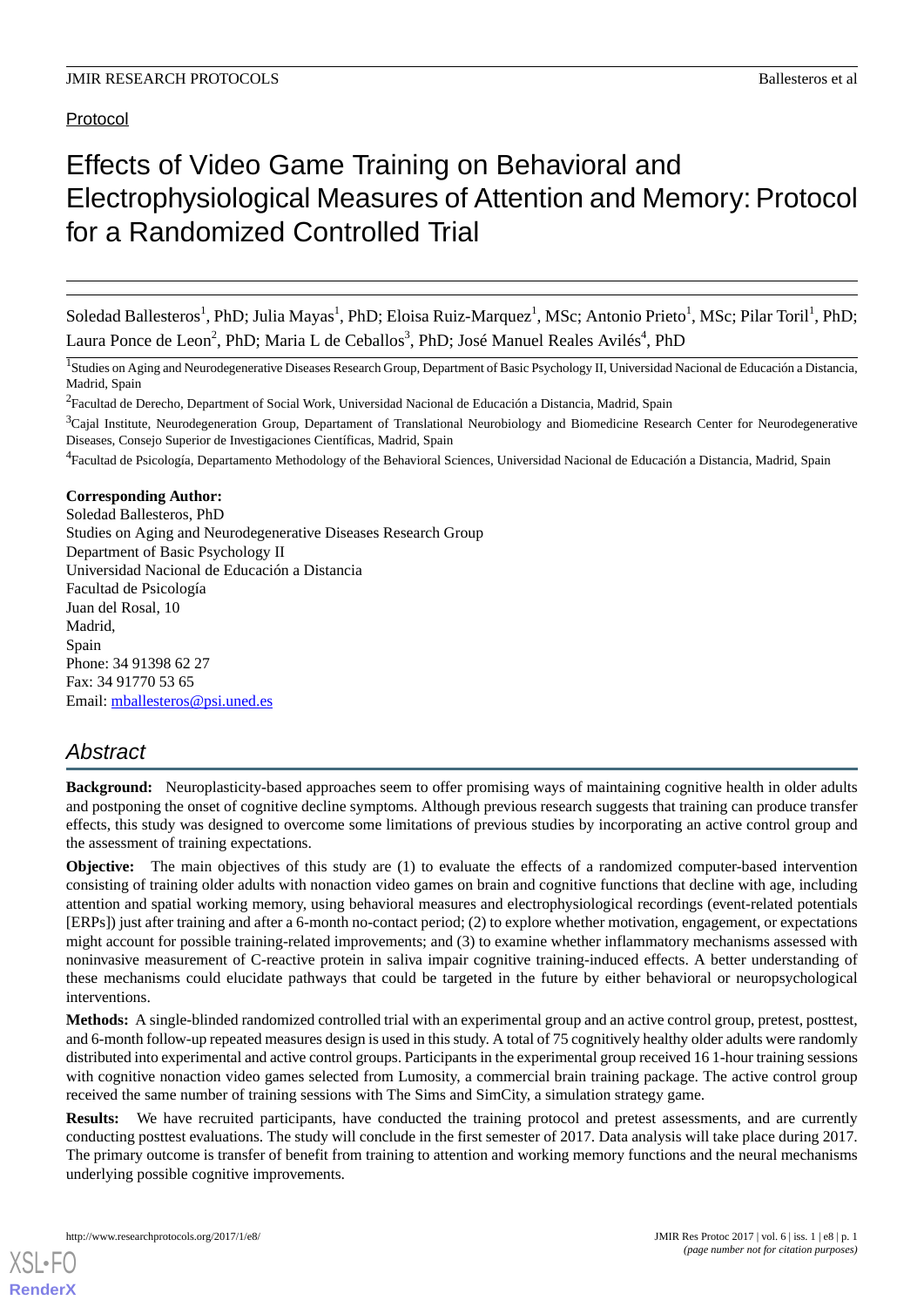**Conclusions:** We expect that mental stimulation with video games will improve attention and memory both at the behavioral level and in ERP components promoting brain and mental health and extending independence among elderly people by avoiding the negative personal and economic consequences of long-term care.

**Trial Registration:** Clinicaltrials.gov NCT02796508; https://clinicaltrials.gov/ct2/show/NCT02796508 (archived by WebCite at http://www.webcitation.org/6nFeKeFNB)

*(JMIR Res Protoc 2017;6(1):e8)* doi: [10.2196/resprot.6570](http://dx.doi.org/10.2196/resprot.6570)

# **KEYWORDS**

attention; C-reactive protein; cognitive training; healthy aging; inflammation; electrophysiology; video games; working memory

# *Introduction*

### **Background**

Neurocognitive frailty is the biggest threat to successful aging [[1\]](#page-8-0). There is overwhelming evidence that the number of inflammatory mediators increases vastly in pathological aging [[2\]](#page-8-1) and in healthy aging as well [[3\]](#page-8-2). This inflammation has a negative impact on cognition [[4\]](#page-8-3). C-reactive protein (CRP), an acute-phase protein of hepatic origin that increases following interleukin-6 secretion by macrophages and T cells, has been identified as a hallmark of systemic inflammation, and it can be assessed by noninvasive methods in saliva [[5\]](#page-8-4). A key challenge that faces the aging society is to find new approaches to understand the aging mind and brain that could enhance successful, optimal aging [\[6](#page-8-5)]. Another major challenge is to understand the factors that could reduce or delay the negative consequences of age-related cognitive decline [\[7](#page-8-6)]. The idea behind this randomized controlled trial (RCT) is that cognitive abilities could be strengthened by interventions that promote positive brain plasticity [[8\]](#page-8-7).

Normal aging is associated with gray and white matter shrinkage. The lateral prefrontal cortex, cerebellum, and medial temporal lobe system including hippocampus are affected. Minimal reduction occurs in the entorhinal and occipital cortices [[1](#page-8-0)[,9](#page-8-8),[10\]](#page-8-9). These brain changes are associated with declines in several important cognitive functions, including processing speed, executive functions, working memory, and episodic memory [\[11](#page-8-10)[-14](#page-8-11)]. However, other crystallized abilities such as general knowledge, verbal abilities [\[15-](#page-8-12)[17\]](#page-8-13), and implicit memory [[18](#page-8-14)[,19](#page-8-15)] are mostly preserved. Older adults with mild cognitive impairment [[20\]](#page-8-16) and Alzheimer disease patients have shown preserved implicit memory despite huge deteriorations in episodic memory [[21,](#page-8-17)[22](#page-9-0)]. Although behavioral priming for repeated pictures is spared in older adults, reduced neural activation, which is a signature of implicit memory, is affected. The relationship between brain function and behavior found in young adults is altered in older adults, although these age-related changes do not affect behavioral facilitation. These findings have implications for the notion that automatic processes, previously considered preserved with age, are susceptible to the effects of aging at the neural level. The age-invariant behavioral facilitation with stimulus repetition is observed as a result of more sustained neural processing of visual stimuli in older adults as a form of compensatory neural activity [[23\]](#page-9-1).

Electrophysiological studies have also found significant age-related event-related potential (ERP) changes in brain

 $XSI - F($ **[RenderX](http://www.renderx.com/)** activity associated with memory retrieval in spite of similar performance in young and older adults [\[24](#page-9-2)]. Elders compensate for their lower level of parieto-occipital functioning as shown by smaller P300 amplitude at posterior sites by recruiting frontal sites as a mode of brain adaptation [[25\]](#page-9-3). In touch, despite similar behavioral performance in a recognition memory task involving familiar 3D objects, young and older adults recruited different neural resources to perform the task. Age-related differences were found in brain oscillations, as measured by event-related spectral perturbations (ERSPs), suggesting the recruitment of additional neural resources as shown by greater alpha and beta power reductions in older adults [[26\]](#page-9-4). Despite similar behavior performance, normal aging was found to affect ERPs and oscillatory brain activity during an incidental speeded haptic symmetry detection priming task. However, the young adults showed more positive amplitude than the older adults in the alpha and beta bands from stimulus onset [\[27](#page-9-5)]. All these neural results suggest that the older brain adapts in order to maintain the same level of performance as the younger brain both in explicit and implicit memory tasks.

Neural plasticity exists at several levels of the neural substrate [[28,](#page-9-6)[10\]](#page-8-9), although not to the same degree in older as in younger adults [[15](#page-8-12)[,29](#page-9-7),[30\]](#page-9-8). These findings suggest that the aging brain retains some neuroplasticity, which can be influenced by the individual's behavior. The prolonged mismatch between functional organismic supplies and environmental demands produces cognitive plasticity and underlines the capacity of the brain to implement behavioral flexibility [[31\]](#page-9-9). Although there are personal factors, human behavior can change with appropriate training as the brain reorganizes in response to the environment [\[32](#page-9-10)]. Based on the idea of neuroplasticity, different types of interventions have been developed to ameliorate cognitive and functional declines by strengthening social networking using new information and communication technology (ICT) [[33-](#page-9-11)[35](#page-9-12)] and cognitive skills training [[36](#page-9-13)[,37](#page-9-14)] and promoting an active lifestyle [[38,](#page-9-15)[39\]](#page-9-16) and physical activity training [[40,](#page-9-17)[41](#page-9-18)].

As people age, they experience declines in attentional control, mediated by the dorsolateral prefrontal cortex, and in long-term memory functions, mediated by the medial temporal lobe and the hippocampus. These areas suffer the highest degree of age-related atrophy [[9\]](#page-8-8). Moreover, the prefrontal cortex facilitates the organization and contextualization of incoming information and interacts with the hippocampus during working memory implementation [[42](#page-9-19)[,43](#page-9-20)]. This relationship is strengthened with age [\[44](#page-9-21)]. These findings are especially relevant due to the existing links between these basic cognitive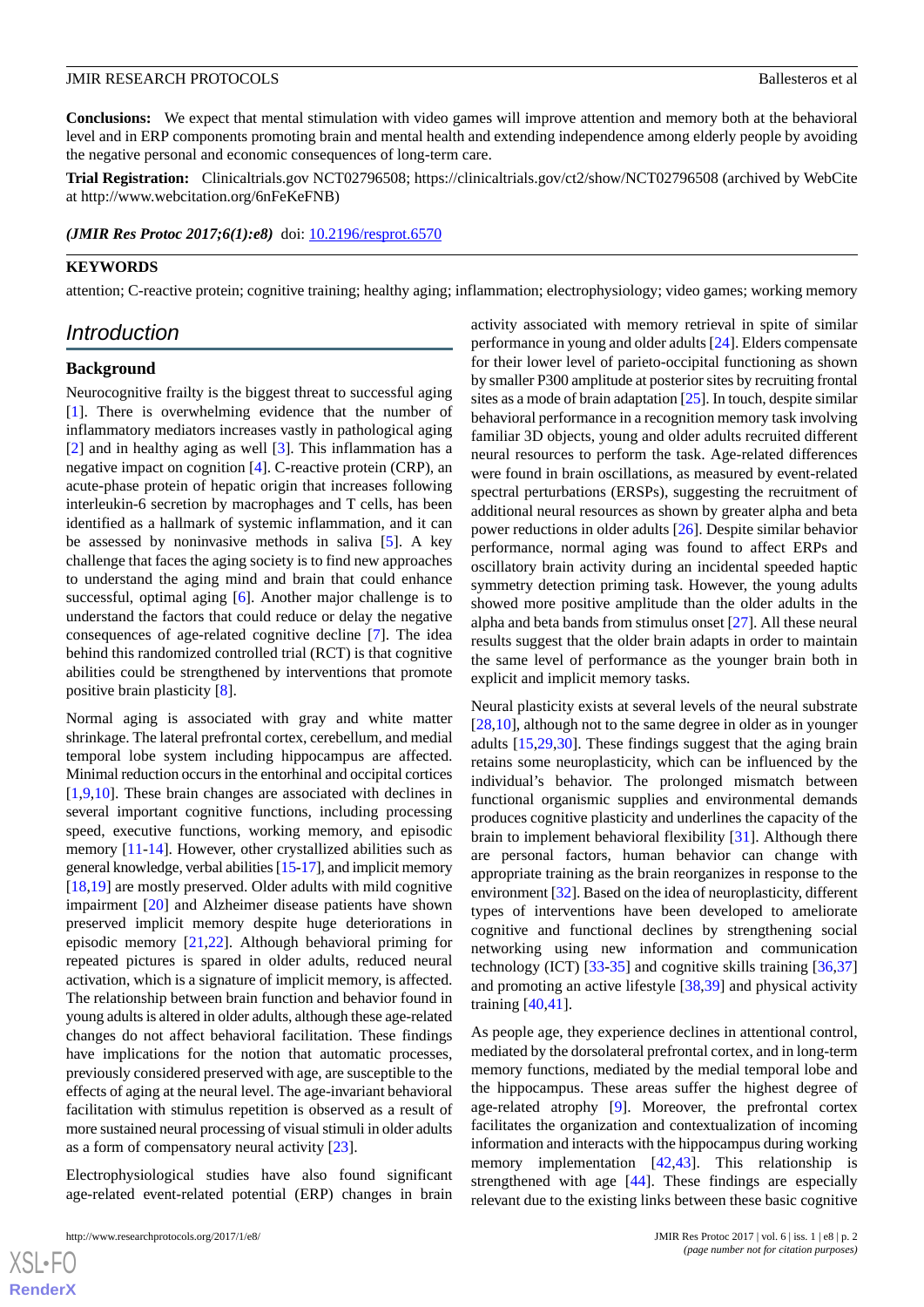abilities and everyday functioning. The malfunction of these basic abilities is a significant predictor of older adult difficulties with the instrumental activities of daily living, leading to loss of independence [[45](#page-9-22)[,46](#page-9-23)]. Therefore, it is of vital importance to pursue the question of whether cognitive decline can be reversed or delayed through cognitive training interventions [\[47](#page-9-24)].

Video games and other computerized programs are receiving increasing interest from cognitive and neuroscientists to investigate the possibility of transfer to untrained tasks [\[48](#page-10-0)-[50\]](#page-10-1). Researchers are increasingly using new technology, including cognitive training platforms and video games, to investigate their impact on cognition [\[48](#page-10-0)[-52](#page-10-2)]. Computer-based interventions have the advantage that they can be easily used by elderly people living either at home or in nursing homes and could be a good alternative to traditional training programs [\[53](#page-10-3)]. This RCT aims to assess the effectiveness of training older adults with digital nonaction video games.

Two challenges must be overcome in order to develop an effective cognitive aging intervention [\[54](#page-10-4)-[55\]](#page-10-5): (1) transferring training gains to untrained tasks and (2) designing interventions that encourage compliance. Older adults prefer games that involve mental challenge [\[56](#page-10-6)[-57](#page-10-7)], while studies with young adults have shown that fast-paced action games result in broader transfer effects. A "first-person shooter" video game is not an appropriate choice for older adults [[58\]](#page-10-8). Nonaction video games have potential advantages as they are enjoyable, low-cost, and can be self-administered. Recent results from a systematic review [[53\]](#page-10-3) and meta-analyses [[59-](#page-10-9)[61\]](#page-10-10) suggest that training elders with video games improves information processing, with unexpected larger effects in old-older adults than in young-older adults. Moreover, the results of a recent meta-analysis of action video game training showed that healthy adults benefit from training in overall and specific cognitive domains, but young adults benefit more than older adults [\[62](#page-10-11)]. These findings underscore the potential of video game training as an effective intervention tool for cognitive improvement. Results of studies on executive function and working memory are less consistent. It is possible that nonaction video games are not an effective means of improving or maintaining these functions in older adults. Games provide an enjoyable way of passing the time and of giving meaning to the day [[56\]](#page-10-6). In short, video games can offer important benefits to older adults, bearing in mind that intervention compliance is a key factor in longitudinal training studies [[54\]](#page-10-4).

A previous RCT conducted in our laboratory investigated the effects of nonaction video game training on a series of cognitive functions that decline with age and subjective well-being. Two groups of older adults participated in the study: an experimental group that received the training and a noncontact control group. Groups were similar at baseline on demographics, vocabulary, global cognition, and depression status. The results showed improvements in the video game–trained group and no change in the passive control group in processing speed, attention, and immediate and delayed visual recognition memory and a trend to improve in 2 dimensions of the Well-being Scale (affection and assertivity) [[63\]](#page-10-12). However, visuospatial working memory and executive control (shifting strategy) functions did not improve [\[49](#page-10-13),[64](#page-10-14)[,65](#page-10-15)].

A recent longitudinal intervention study conducted to investigate the effects of video game training in healthy older adults showed that 15 1-hour training sessions with 6 nonaction video games produced significant improvements on 2 visuospatial working memory tasks and on episodic and short-term memory tasks. Some of these gains were maintained over a 3-month follow-up period [\[52](#page-10-2)]. In both previous studies, experimental groups were compared with passive control groups. To better attribute training-related improvement to the intervention and to avoid placebo effects [\[66](#page-10-16)], the current RCT compares performance on a series of attentional and visuospatial working memory tasks of an experimental group trained with selected nonaction video games from the commercial Lumosity computerized training program (www.lumosity.com) with that of an active control group carrying out the same number of training sessions with The Sims, a simulation strategy game in which the player takes control of the life of a character in everyday activities, and SimCity, a life simulation game in which the player is the mayor of a city that he or she must develop. Both groups used a mobile tablet device during the training sessions. These video games were chosen to train the active control group because this group should also play with engaging and challenging video games the same training hours, potentially equating the social contact experienced during training by experimental and active-control groups.

Training expectation is an important issue in cognitive training studies [[51,](#page-10-17)[67](#page-10-18)]. To address this issue, participants report their expectations (increase or decrease) regarding their task performance for any assessment task on a 5-point Likert-type scale. After training sessions 1, 8, and 16 (final), participants respond to training feedback questions about engagement and motivation for each training game. The objective was to find out whether both groups were similarly engaged and motivated during training.

In sum, the growth of ICT-based tools, along with their progressive implementation in all social groups, offers a great opportunity to develop low-cost preventive intervention programs able to reach the entire population. This can contribute to improving the quality of life of elderly people, with a substantial reduction in health care costs related to the loss of autonomy and independence in this population group [[68\]](#page-10-19). In this RCT we investigate not only possible cognitive improvement in healthy older adults in selected cognitive domains that decline with aging but also possible neural changes of training using electrophysiological methods at pre- and posttraining and 6-month follow-up. The study also explores neuroinflammatory mechanisms underlying possible cognitive training-induced effects using noninvasive saliva-testing methods.

### **Objectives and Hypotheses**

The study has 3 main complementary objectives:

1. To examine the behavioral and electrophysiological effects of training older adults with nonaction video games on a series of cognitive tasks designed to assess attentional functions (mainly response inhibition, distraction, and alertness) and to maintain and update verbal and visuospatial working memory.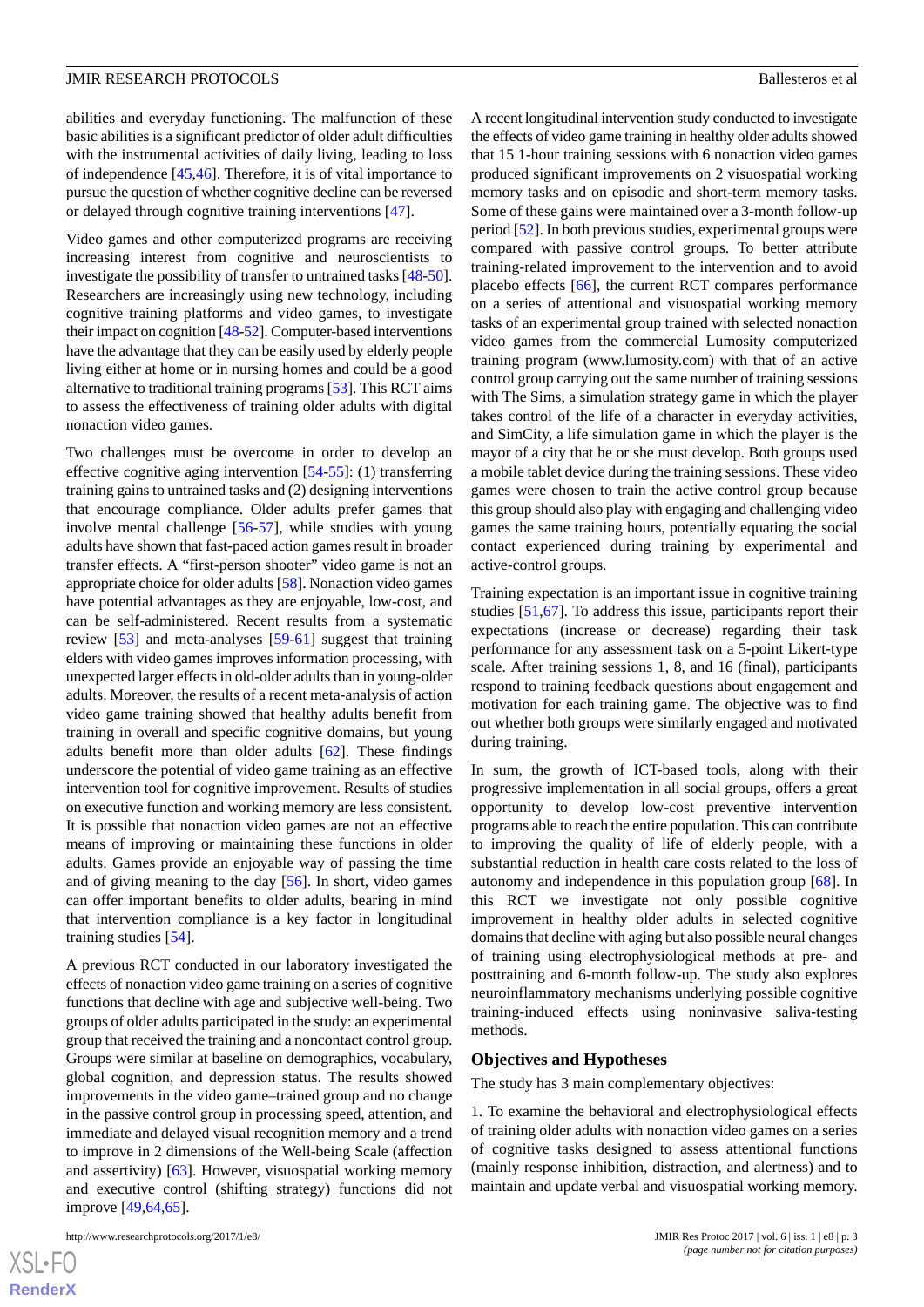We are also interested in investigating the sustainability of the transfer effects after a 6-month no-contact period.

2. To explore whether motivation, engagement, or expectations account for possible training-related improvements.

3. To examine whether inflammatory mechanisms assessed with noninvasive measurement of CRP in saliva impair cognitive training-induced effects. Inflammatory parameters in the participants obtained by noninvasive saliva-testing methods will be analyzed in biochemical assays to study their possible correlations with cognitive abilities.

We hypothesize that participants in the Lumosity group will improve selective attention assessed with oddball and Stroop tasks and working memory assessed with Corsi blocks and *n*-back tasks in comparison with participants in the active control group. From an electrophysiological perspective, we also hypothetize that in the oddball task the cognitive video game–trained group will improve both the ability to return attention to the relevant task after having been distracted by the novel stimulus (reorientation negativity [RON]) and the ability of the brain to pay attention to the novel stimulus (P300).

<span id="page-3-0"></span>Intervention studies conducted with older adults have focused mostly on training a given cognitive function and then measuring the improvement in that function  $[69,29]$  $[69,29]$  $[69,29]$  $[69,29]$  and less often on possible changes in neural activity after training [[70](#page-10-21)[,71](#page-11-0)]. Based

**Figure 1.** The Consolidated Standards of Reporting Trials flow diagram.

on the idea that the older human brain still has some plasticity (the ability to change in response to external stimulation), our main hypothesis is that training older adults with appropriate, adapted, and motivating nonaction video games will transfer to cognitive functions that decline with age, such as attention and working memory, by improving these pillars of cognition, which are crucial to maintaining independent living and cognitive health in old age.

# *Methods*

# **Overview of the Study Design**

A 2-arm, parallel-design RCT [[72\]](#page-11-1) was designed to evaluate the effectiveness of video game training to promote cognitive and brain health in older adults. [Figure 1](#page-3-0) shows the Consolidated Standards of Reporting Trials flow diagram of the study. This RCT is being conducted in Madrid, Spain, with an allocation ratio of 1:1 to evaluate the influence of training with nonaction video games on attention and memory functions. The design was a single-blind design. Eligible participants were randomized using a computer algorithm into intervention (cognitive nonaction video game training) or active control (life-simulation games) groups. Researchers were not blind to treatment allocation. The Universidad Nacional de Educación a Distancia (UNED) Institutional Review Board approved the study protocol. All participants provided written informed consent.

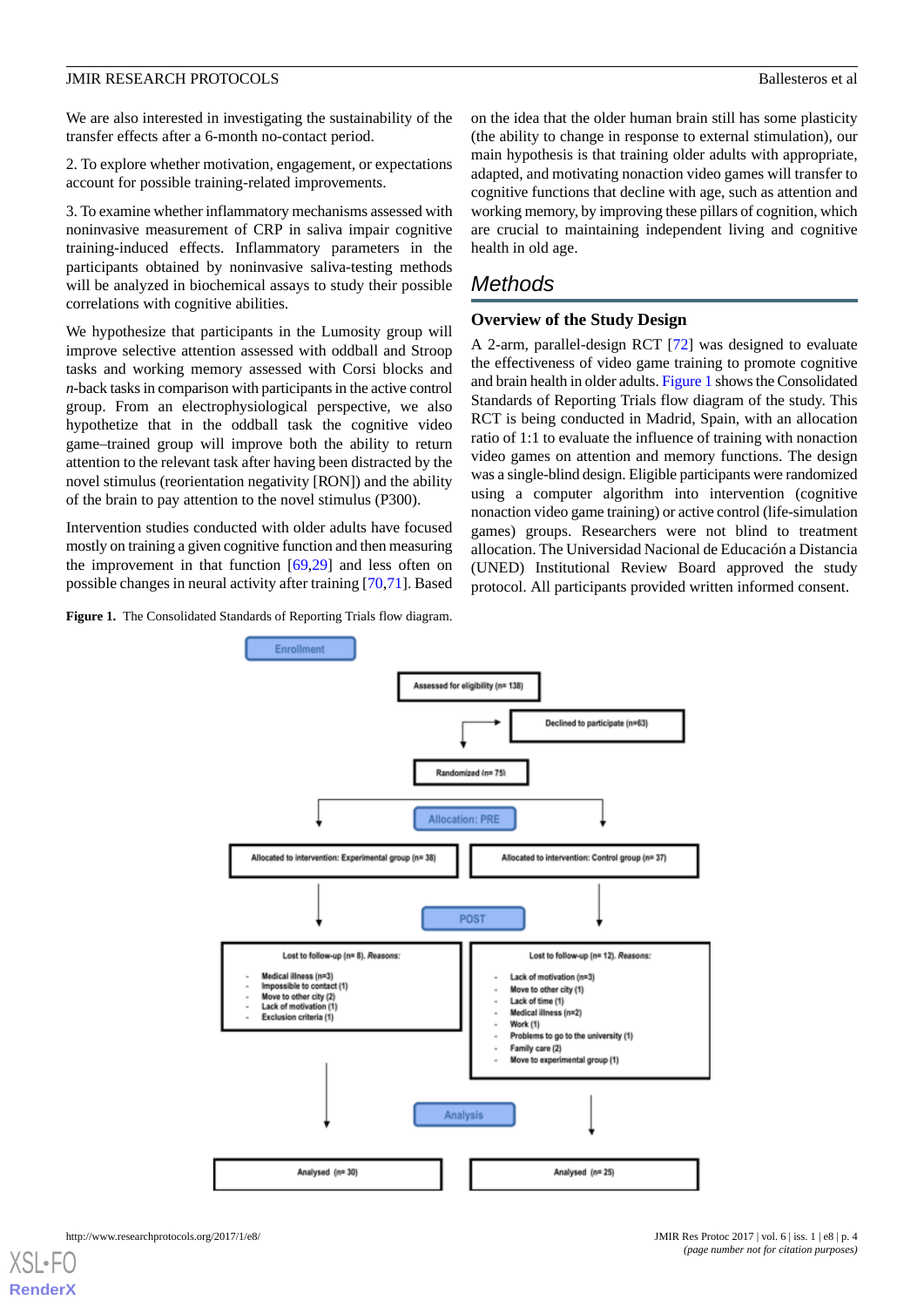### **Eligibility and Exclusion Criteria**

All participants live independently with normal or corrected-to-normal hearing and vision and are free of neurological or psychiatric disorders or traumatic brain injury. To determine their eligibility, each participant completed a screening battery consisting of the Mini-Mental State Examination (cut-off score 26) [\[73\]](#page-11-2) to rule out possible cognitive impairment, the Yesavage Depression Scale (cut-off score less than 5) [\[74](#page-11-3)], and the Information subscale of the WAIS-III scale (normal score) [[75\]](#page-11-4). Exclusion criteria were a diagnosis of dementia, cognitive impairment (score of <26 on the Mini-Mental State Examination), depression, less than 20/60 vision with or without correction, inability to complete the study activities, communication problems, or current plans to move to another city. All participants were healthy volunteers.

### **Sample Size**

The sample size is based on the number of observations needed to compare the 2 groups of gamers, those trained with Lumosity and those trained with The Sims. As we do not have standard deviations of the scores in our main dependent variables, we used G\*Power 3.1 (Department of Psychology) to compute the number of participants, using analysis of variance as a statistical test. For this, using a power of .80, effect size of 0.50, an alpha level of .05, and 2 groups within the *F* test family, we obtained a required total sample size of 57. With a dropout rate of 10%, a total of 63 participants would be required. Rounding up the numbers, we would need more than 64 participants (32×2). As the flow diagram shows, the final number of participants matches these a priori computations closely: 38 participants were assigned to the experimental group (8 lost at posttest) and 37 to the control group (12 lost at posttest).

### **Participants**

Participants were randomly assigned to 1 of the 2 parallel groups, either the intervention video game training group or the active control group (see [Figure 1\)](#page-3-0). The pretest, posttest, and 6-month follow-up assessments are conducted at the UNED Department of Basic Psychology II by one of the authors with the assistence of other members of the group. The training sessions were carried out at the UNED Associate Center, Escuelas Pías, Madrid, and lasted 8 to 10 weeks. A total of 138 participants were recruited from flyers, advertisements, by word of mouth, and from UNED's special program for the elderly screened for eligibility. Finally, 75 older adults (age range 55 to 84 years) met the requirements for participation in the study and signed the consent form and were randomly assigned to the experimental or the active control groups before carrying out the laboratory tasks. The 2 groups do not differ significantly in age, years of education, global cognition, depression, memory, or verbal abilities.

### **Electroencephalograph Acquisition**

While performing the experimental tasks, continuous electroencephalograph (EEG) activity is recorded using a NuAmps amplifier (Neuroscan Inc) located inside a soundproof, electrically shielded room. A 34-channel elasticized Quik-Cap with Ag/AgCl sintered electrodes (Neuroscan Inc) is used to record EEG data from scalp electrodes positioned according to

 $XS$  $\cdot$ FC **[RenderX](http://www.renderx.com/)**

the extended international 10-20 system (American Medical EEG Association, 1991). To control for the influence of ocular artifacts, vertical and horizontal electrooculograms are recorded in 2 bipolar channels. Eye blinks and vertical eye movements are monitored via electrodes located below and on the supraorbital ridge of the left eye. Horizontal artifacts are monitored via electrodes on the outer canthus of each eye. Linked mastoids (A1, A2) are used as reference, and participants are grounded to the AFz electrode. All data will be digitized using a NuAmps amplifier in continuous recording mode. Sampling rate will be 250 Hz, and all channels will be online band-pass filtered (0.1-70 Hz) and notch filtered (50 Hz) to eliminate power line artifacts. Analysis of the EEG recordings will be performed using the EEGLAB toolbox [\[76](#page-11-5)] and ERPLAB plugin for EEGLAB [\[77](#page-11-6)] both running under MATLAB environment (The MathWorks Inc). Continuous data will be filtered offline using a digital Butterworth filter (0.1-40 Hz; 12 dB per octave roll-off), an infinite impulse response filter that achieves a given filtering characteristic using less memory and fewer calculations than a similar finite impulse response filter. After filtering, data will be separated into baseline corrected and nonoverlapping epochs time-locked to the target onset (in both Stroop and oddball tasks) ranging from 200 ms before to 1000 ms after the onset of the target with the prestimulus interval (200 ms) as baseline period. Epochs containing high amplitude/frequency and muscle or other irregular artifacts will be removed by visual inspection. Only artifact-free epochs from correct trials will be selected for averaging. The existence of blinks and other ocular movements will not be a criterion for epoch rejection. This kind of artifact will be eliminated using Infomax Independent Component Analysis (ICA) decomposition [\[78](#page-11-7)[-82](#page-11-8)]. We will use the default extended-mode *runica* training parameters [[83\]](#page-11-9), an extension of the original algorithm [\[78](#page-11-7)]. This extended mode allows a wider range of source signals (both super- and sub-Gaussian) while maintaining simplicity. Stopping weight change will be set to 1e–7. This rather conservative criterion for stopping learning lengthens ICA training, enabling cleaner and more reliable decompositions, particularly with more than 33 channels and limited number of epochs. After submitting epochs to ICA decomposition, artifactual components will be removed by inspection of their scalp topography and spectral power [[84,](#page-11-10)[27](#page-9-5)].

### **General Procedure**

Participants in the study were randomly assigned to the cognitive nonaction video game training group or the noncognitive game training active control group. The introduction of an active control group is necessary to avoid placebo effects [\[54](#page-10-4)]. Based on the results of our meta-analytic study [\[61](#page-10-10)], we use training regimes that are not too long to avoid loss of motivation, and simple, nonaction games that appeal more to elders. According to the temporal discount hypothesis [\[85](#page-11-11)], future rewards are less valuable than inmediate rewards. In each session, the trainees play 10 nonaction video games from Lumosity, described below.

The main question examined in our study is whether group (experimental group, active control group) interacts with testing session (pretest, posttest, and follow-up) with regard to performance on a series of cognitive tasks. At least 2 measures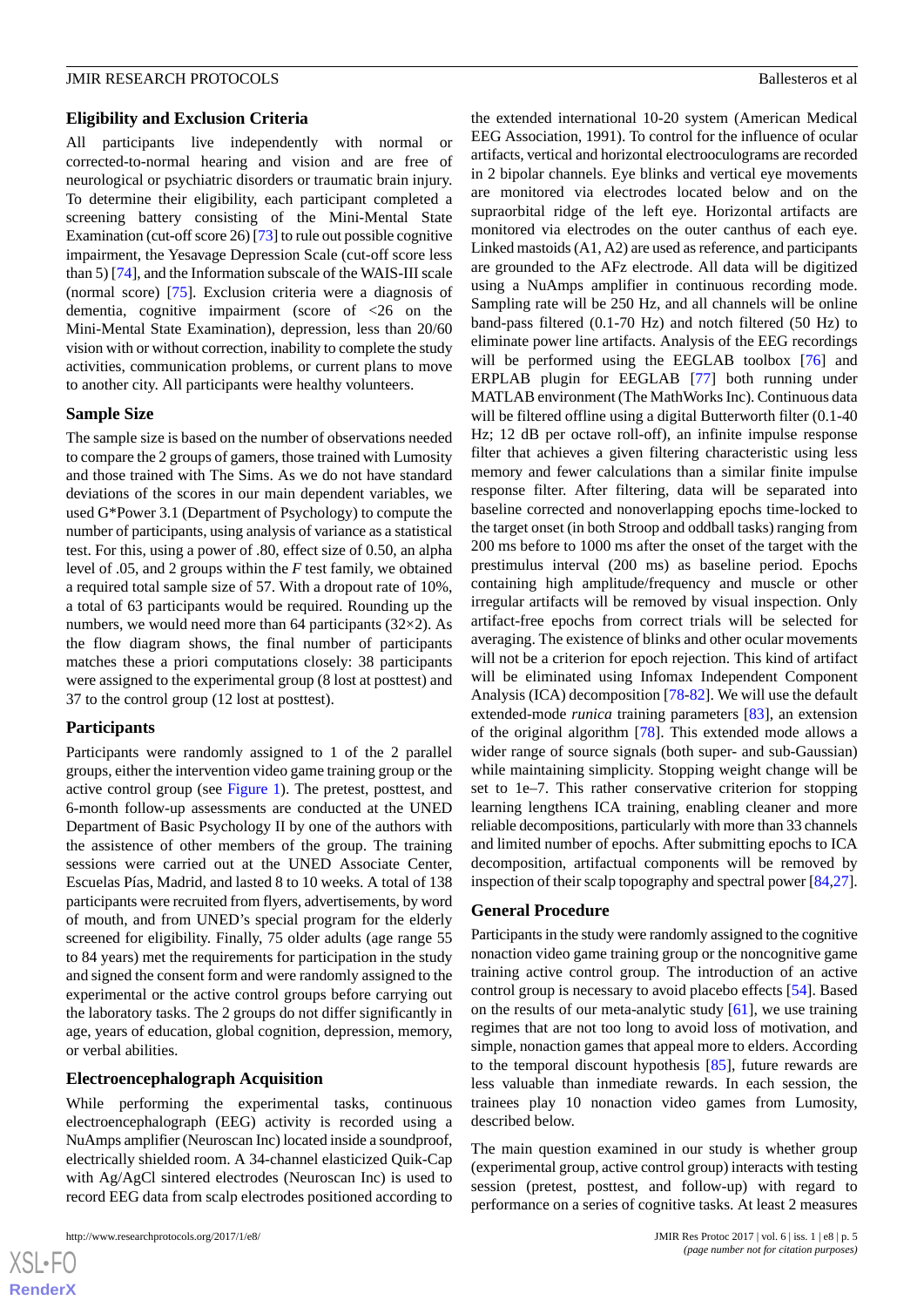for each cognitive domain are acquired to examine transfer of training to untrained tasks demanding attention and working memory. We selected these cognitive domains because these functions deteriorate with aging and tax functions that are critical for independent living. To explore the underlying neural mechanisms of successful transfer of training gains to attentional mechanisms (alert, distraction, and inhibitory effects) and executive control (spatial working memory), electrophysiological data (ERPs) are recorded at pretraining (T1), posttraining (T2), and 6-month follow-up (T3).

All the methodological designs of the primary outcome measures have been constructed using the rules of counterbalancing and stimulus rotation. Response keys are counterbalanced across conditions. The computerized tasks have been programmed using E-Prime 2.0 (Psychology Software Tools Inc). All the statistical analyses of the behavioral results will be performed using SPSS (IBM Corp) and results will be considered significant at *P*<.05, with Bonferroni-corrected post hoc tests

performed as appropriate. Continuous EEG activity are recorded in our laboratory with thin electrodes from 34 scalp sites using a NuAmps amplifier as mentioned before.

After randomization and initial assessment (baseline), participants were invited to attend the University Center of Escuelas Pias in Madrid to perform the training sessions in small groups. Trained and active control groups followed 16 training sessions carried out on different hours and days that lasted approximately 10 to 12 weeks.

[Table 1](#page-5-0) presents a short summary of the video games played by the experimental (trained) group. During the training sessions, participants in the experimental group play 10 nonaction video games selected from Lumosity.

The active control group carried out 16 training sessions with The Sims and SimCity BuildIt. [Table 2](#page-5-1) presents a short summary of these video games.

<span id="page-5-0"></span>**Table 1.** Short description of the 10 video games played by the experimental group.

| Game name              | Trained function       | Description                                                                                                    |
|------------------------|------------------------|----------------------------------------------------------------------------------------------------------------|
| <b>Tidal Treasures</b> | Working memory         | Player chooses objects and memorizes their choice.                                                             |
| Pinball Recall         | Working memory         | Player predicts a ball's path.                                                                                 |
| Playing Koi            | Divided attention      | Player feeds fish and remembers which have already been fed.                                                   |
| Star Search            | Selective attention    | Player chooses the odd one out in a group of objects.                                                          |
| Lost in Migration      | Selective attention    | Player swipes in the direction the middle bird is facing in a flock of birds<br>that appears on the screen.    |
| Color Match            | Response inhibition    | Player compares one word's meaning to another word's color.                                                    |
| Disillusion            | Task switching         | Player matches tiles with different shapes, colors, or symbols.                                                |
| Ebb and Flow           | Task switching         | Player swipes in the direction leaves are moving or pointing.                                                  |
| Highway Hazards        | Information processing | Player races a car across the desert avoiding colliding with obstacles.                                        |
| Speed Match            | Information processing | Player determines whether a card appearing on the screen is the same as<br>or different than the previous one. |

<span id="page-5-1"></span>**Table 2.** Life simulation games from Electronic Arts Inc played by the active control group.

| Game name       | Trained function | Description                                                                                                                                                                                                  |
|-----------------|------------------|--------------------------------------------------------------------------------------------------------------------------------------------------------------------------------------------------------------|
| SimCity BuildIt | None             | Life simulation game in which the player is the mayor of a city that he or<br>she must expand.                                                                                                               |
| The Sims        | None             | Life simulation game in which the player creates characters (The Sims)<br>that live in a virtual world that is similar to the real one. The Sims work,<br>build their own homes, develop relationships, etc. |

### **Ethical Issues**

[XSL](http://www.w3.org/Style/XSL)•FO **[RenderX](http://www.renderx.com/)**

This clinical trial is registered on the ClinicalTrials.gov database [NCT02796508] [[72\]](#page-11-1). The UNED Ethical Review Board approved the trial. All the participants gave their written informed consent before the study started and were informed of their right to terminate participation at any time. The work described has not been published previously.

# **Measurement of C-Reactive Protein in Saliva by Enzyme-Linked Immunosorbent Assay**

Several parameters influencing inflammation (eg, infections, diabetes) are obtained from the participants: height and weight are recorded to obtain the body mass index (gross obesity could increase inflammation), drugs ingested (anti-inflammatories, antibiotics, antioxidants), possible infections and when they happened (last month, last week, or today), smoking habit (which may increase CRP levels in saliva), and defective oral health (eg, bleeding gums). Participants are asked not to eat or smoke at least 30 minutes before saliva collection. Following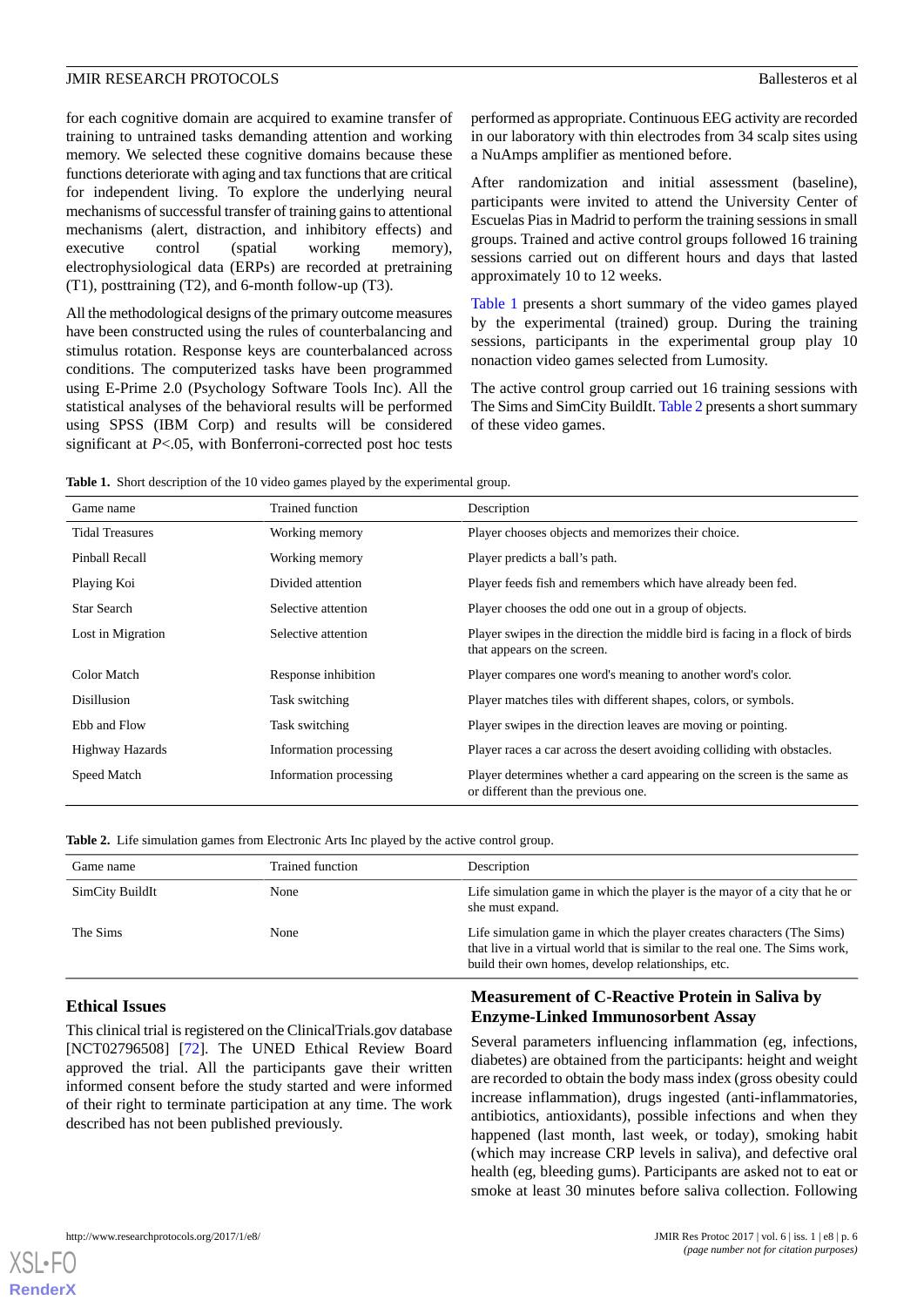a mouth rinse with water, 1 mL of saliva is collected with a straw into a tube containing 2% ethylenediaminetetraacetic acid as preservative. Samples are stored at −80ºC until assayed. Assessment of CRP levels is performed with an enzyme-linked immunosorbent assay (ELISA) obtained from Salimetrics according to the manufacturer instructions. A saliva sample collected from participants at pretest, posttest, and follow-up assessments will be analyzed with ELISA in order to correlate the quantity of CRP with task performance.

### **Primary Outcomes**

# *Effects of Video Game Training on Attentional Networks: Behavioral and Electrophysiological Results*

#### **Oddball Task**

The capacity to suppress irrelevant information and to concentrate on the relevant task [[86\]](#page-11-12) is negatively affected by aging. The question is whether the effects of training with cognitive video games are transferable to untrained tasks (transfer effect). Despite the great appeal of video games as a way to improve perceptual and cognitive abilities, evidence of their efficacy is mixed [\[49](#page-10-13),[50](#page-10-1),[52,](#page-10-2)[64](#page-10-14)[,87](#page-11-13)[-88](#page-11-14)]. However, the results of several recent meta-analytic studies [\[59](#page-10-9)[-62](#page-10-11)] suggest that video game training can be moderately effective in healthy older adults but that its positive effects are moderated by several variables including the complexity of the games, the age of the participants, the duration of the training program, and the cognitive processes assessed.

Previous studies indicate that deviance distraction occurs because deviant sounds violate the cognitive system's expectations [[89\]](#page-11-15). Attention capture has been studied from an electrophysiological perspective; the distractor is characterized by a pattern of 3 brain responses [[90,](#page-11-16)[91\]](#page-11-17): (1) mismatch negativity (MMN) and enhanced N1 when the distractor deviates considerably from the repetitive background, (2) P3a (novelty P3), and (3) RON. The MMN response reflects the preattentive detection of an unexpected change in the auditory context and results from the comparison between a memory trace for past acoustic stimuli and the current auditory signal [\[92](#page-11-18)]. The P3a response represents the involuntary orientation of attention toward the novel sound [\[93](#page-11-19)] and results from an attentional interruption involving frontal areas [\[94](#page-11-20)]. RON is also observed when participants are performing a primary task and must redirect their attention toward that task [\[95](#page-11-21)]. In this RCT, we undertake electrophysiological recordings to explore the underlying neural mechanisms of successful transfer of training to attentional performance in the oddball task. We expect that the cognitive video game–trained group will improve both the ability to return attention to the relevant task after having been distracted by the novel stimulus (RON) and the ability of the brain to pay attention to the novel stimulus (P300). In our lab, we previously investigated the effect of novelty in young adults using a haptic oddball paradigm consisting of processing textured surfaces [\[96](#page-11-22)]. We do not expect this pattern of results in the active control group and thus predict a group  $\times$  session interaction.

#### **Stroop and Negative Priming Task**

Cognitive processes that involve top-down control mechanisms decline with aging but more automatic processes do not [[20,](#page-8-16)[22](#page-9-0)]. The Stroop interference effect reflects the extra time needed to resolve the conflict generated by the irrelevant word meaning in the incongruent condition. One view is that suppression processes relying on executive control are engaged in preventing the irrelevant dimension from taking control of the response [[97\]](#page-11-23). In this study, we investigate the effect of training older adults with nonaction video games on inhibition processing using both behavioral and electrophysiological responses. The task has been designed to assess training-related behavioral and neural changes in Stroop interference and in negative priming (NP). NP (a measure of distractor inhibition) and the standard Stroop effect are assessed in the same task. In the standard NP procedure, participants are presented with pairs of prime and probe displays containing 2 stimuli, the to-be-responded target and the to-be-ignored distractor. In the critical trials, participants must respond to a target that served as a distractor in the previous prime display (the ignored repetition condition). The common finding is that reaction times to targets in the ignored repetition condition are slower than in the control condition, in which the distractor in the prime display is not repeated as the target in the probe display [\[98](#page-12-0)[-101](#page-12-1)]. The aim is to investigate whether training older adults improves control, effortful inhibition (Stoop interference), to a greater extent than automatic passive inhibition (NP). The experimental task uses ERPs in combination with the Stroop and NP before and after training to examine the neural correlates of inhibition [[102](#page-12-2)]. Responses for the Stroop analysis will be coded as a function of the congruency between the color and the meaning of the stimulus. Congruent trials are those in which the color of the word coincides with the color in which it is presented. Incongruent trials are those in which the color word does not coincide with the color in which it is displayed. We will also code trials according to the congruency of the previous trial (N−1) in order to compute the NP effect for each trial. The design for the NP effect consists of Group (younger, older adults), Session (pretraining, posttraining, follow-up), and Type of intervention (experimental, active control) as between-participants factors and Repetition (ignored repetition and control) as within-participants factors. Responses for NP analyses will be coded as a function of the relationship between the color of the current target word and the color denoted by the word in the previous trial (distractor). Thus, the ignored repetition trials are those in which the word in the preceding trial denoted the color of the word of the current stimulus. Control trials are those in which both the target (color) and the distractor (word) in the current trial are different from the target and distractor in the previous trial. The ignored repetition condition is always an incongruent trial preceded by an incongruent trial. The aim is to investigate whether the Stroop interference effect in older adults decreases after training while NP does not change. An important addition to the behavioral measures will be the ERP recording while performing the task before and after training to investigate brain activity changes after training.

 $XS$  $\cdot$ FC **[RenderX](http://www.renderx.com/)**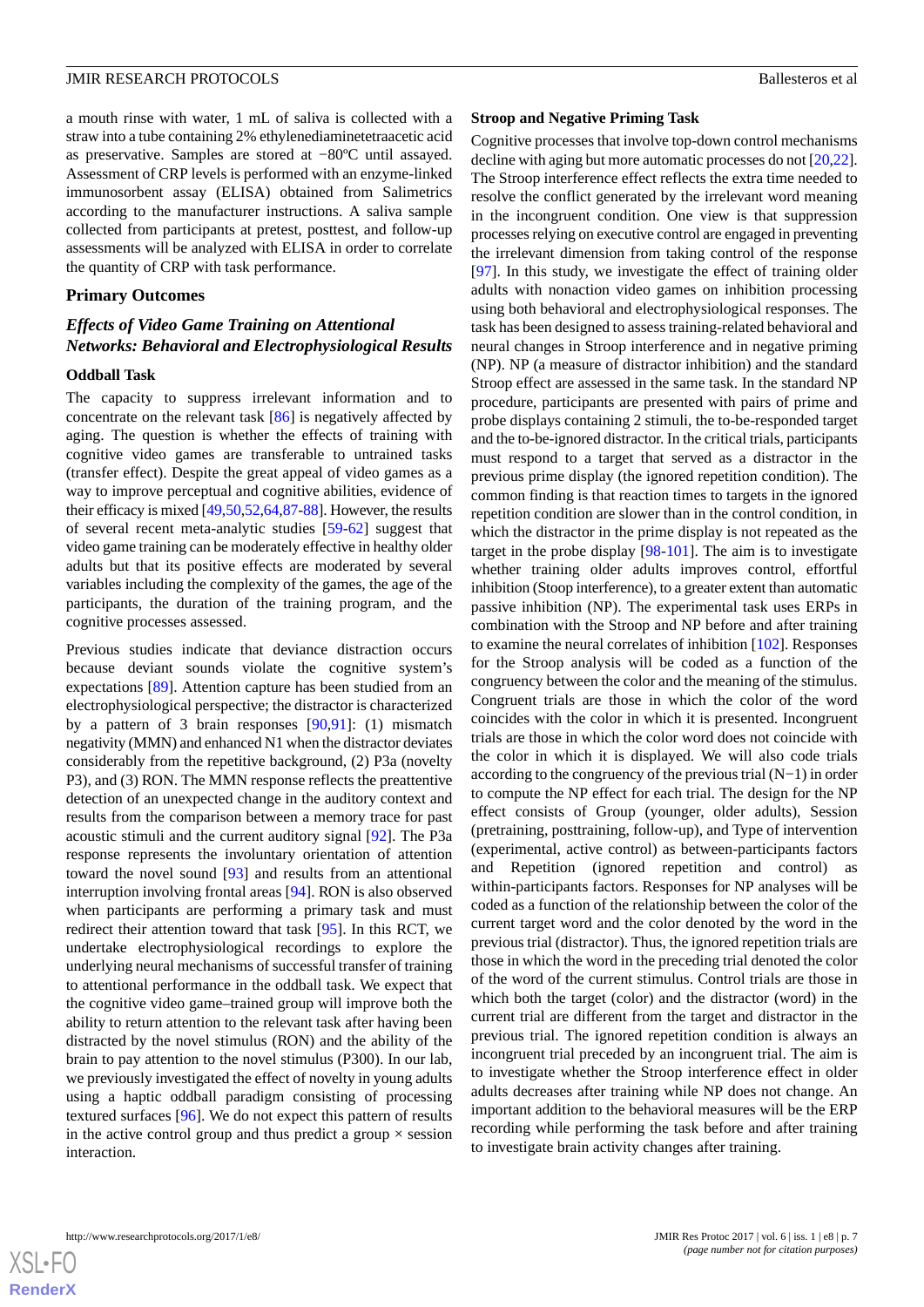## *Effects of Training on Spatial Working Memory*

#### **Overview**

To investigate whether training transfers to improvements in spatial working memory, the participants perform a computerized Corsi blocks task. Recent meta-analytic studies conducted with trainees from childhood to older adults [\[60](#page-10-22)] and with older adults [[61\]](#page-10-10) found negligible effects of video game training on executive functions. The absence of improvement after training may depend on the specific kind of video games used. Studies that used first-person shooter action games reported benefits after training [\[103](#page-12-3),[104\]](#page-12-4). This type of game requires great perceptual abilities, preparedness for unpredictability, and strong emphasis on peripheral visual processing [[105\]](#page-12-5). However, older adults do not like this type of game [\[55](#page-10-5)]. Previous findings from our lab yielded mixed results. One study [[49\]](#page-10-13) showed no transfer to working memory tasks, while a second study [[52\]](#page-10-2) showed that the trainees' performance improved significantly after training in 2 visuospatial working memory tasks, the Corsi blocks and the jigsaw puzzle. Our results contrast with those of Nouchi et al [[88\]](#page-11-14) who found improvements in executive functions after training for 5 weeks. The ineffectiveness of training in spite of the fact that several of the nonaction video games mimic working memory tasks is in line with the findings of Boot and colleagues [[54\]](#page-10-4). Due to these mixed results, the aim of this RCT is to find out whether training effects transfer to the spatial working memory of older adults.

#### **Corsi Blocks**

The original task [\[106](#page-12-6)] consists of a set of 9 identical blocks (3 x 3 x 3 cm) irregularly positioned on a wooden board (23 x 28 cm). The participant is required to point to the blocks in their presentation order. The length of the block sequences increases until recall is no longer correct. Numerous variations have been employed. Here, we use a computerized version with 4 difficulty levels (2, 3, 4, and 5 cubes) with 10 trials per level. The task consists of reproducing the pattern of cubes just presented on the computer screen by writing down the order in which the cubes appeared on a response sheet. The score is derived from the number of sequences reproduced correctly divided by the total number of sequences in the corresponding level (correct/total sequences).

#### **Assessing Working Memory Updating**

Transfer to working memory after training is assessed with the *n*-back task [\[107](#page-12-7)]. We use a computerized version of the task to assess memory updating. In this task, participants indicate whether each visual stimulus in a list matches a stimulus that occurred 1, 2, or 3 stimuli back by pressing a response key with

their right hand (counterbalancing index and middle fingers to respond "yes" and "no").

In sum, the primary outcome measures of this RCT are better performance at posttest than at pretest on a series of tasks: (1) Stroop-negative priming task, (b) oddball task, (3) *n*-back task, and (4) Corsi blocks.

## **Secondary Outcomes**

Improved game performance by the experimental group and the active control group between training session number 1 and 16 (final) is a secondary outcome measure. Efficacy of training will be shown by better performance in the trained video games across the training sessions. Another secondary outcome measure, maintained level of motivation and engagement, will be assessed with a questionnaire administered at training sessions 1, 8, and 16.

# *Results*

All analyses will be performed with the SPSS (IBM Corp) program. Statistical significance is considered as a *P* value of <.05. Analyses of variance will be conducted with 2 groups (experimental and active control) at 3 time points (pretest [baseline], posttest [postintervention], and follow-up [after 6 months without contact]). Electrophysiological data will be analyzed using EEGLAB/ERPLAB.

The preparatory phase for using the games has been completed. License to use the games has been granted by Lumosity. Participants have been recruited, pretested, and trained. The final results from this RCT are expected by the end of 2017.

# *Discussion*

The benefits of this RCT will be at several levels including in-depth knowledge derived from a series of carefully planned behavioral and brain imaging studies conducted to test a series of hypotheses on cognitive and brain aging. This cognitive and brain intervention study conducted in an increasingly active area of research could lead to exciting prospects in the medium and long term by exploring ways to keep older adults (mind and brain) healthy and active longer.

The findings could help prevent the negative impact of mild cognitive impairment and could have an important impact on society due to the increasing number of older adults and the associated number of neurodegenerative diseases. Cognitive decline reduces the capacity to live an independent life with associated personal, family, and social costs. Preventing the negative impact of cognitive decline could have an important effect on limited social and health care resources.

### **Acknowledgments**

The study is supported by a grant from the Spanish Ministry of Economy and Competitiveness (grant #PSI2013-41409R) to SB and from the Council of Madrid (S-BIO/0170/2006 and P2010/BMD-2349) to MLC and SB. ER is supported by an Formación de Personal Investigador fellowship (Spanish Ministry of Economy and Competitiveness) associated with grant #PSI2013-41409R.

The funders had no role in study design, data collection and analysis, decision to publish, or preparation of the manuscript. Lumosity provided free access to the video game training platform for the participants in this clinical trial. None of the authors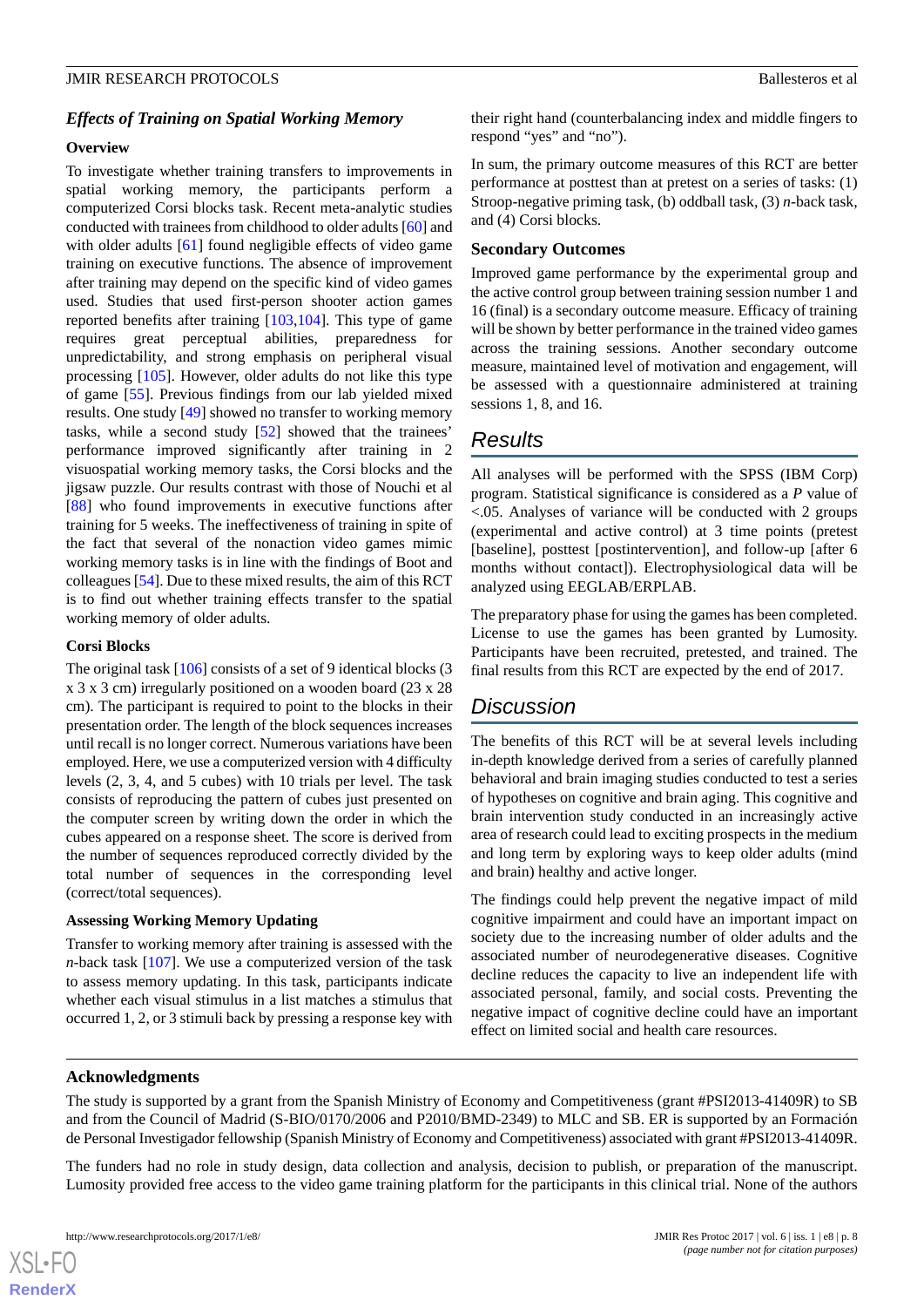has any commercial/financial connections with Lumosity. The authors thank the UNED Associated Center Escuelas Pías, Madrid, for providing space to conduct the training sessions.

# **Authors' Contributions**

SB is the principal investigator and conceptualized the design of the proposal (with some help from JM) and wrote the article. SB and JM prepared the protocol registration of the clinical trial. ER enrolled the participants, conducted the training sessions, and collected the data with some help from AP, PT, and JM. AP and JM prepared the experimental tasks. JMR provided statistical support and contributed to sample size calculation. MC will analyze the saliva samples for CRP assessment. All authors reviewed the manuscript.

# **Conflicts of Interest**

None declared.

# <span id="page-8-0"></span>**References**

- <span id="page-8-1"></span>1. Park D, Reuter-Lorenz P. The adaptive brain: aging and neurocognitive scaffolding. Annu Rev Psychol 2009;60:173-196 [[FREE Full text](http://europepmc.org/abstract/MED/19035823)] [doi: [10.1146/annurev.psych.59.103006.093656](http://dx.doi.org/10.1146/annurev.psych.59.103006.093656)] [Medline: [19035823](http://www.ncbi.nlm.nih.gov/entrez/query.fcgi?cmd=Retrieve&db=PubMed&list_uids=19035823&dopt=Abstract)]
- <span id="page-8-2"></span>2. Akiyama H, Barger S, Barnum S, Bradt B, Bauer J, Cole GM, et al. Inflammation and Alzheimer's disease. Neurobiol Aging 2000;21(3):383-421 [\[FREE Full text\]](http://europepmc.org/abstract/MED/10858586) [Medline: [10858586\]](http://www.ncbi.nlm.nih.gov/entrez/query.fcgi?cmd=Retrieve&db=PubMed&list_uids=10858586&dopt=Abstract)
- <span id="page-8-3"></span>3. Bodles AM, Barger SW. Cytokines and the aging brain—what we don't know might help us. Trends Neurosci 2004 Oct;27(10):621-626. [doi: [10.1016/j.tins.2004.07.011](http://dx.doi.org/10.1016/j.tins.2004.07.011)] [Medline: [15374674](http://www.ncbi.nlm.nih.gov/entrez/query.fcgi?cmd=Retrieve&db=PubMed&list_uids=15374674&dopt=Abstract)]
- <span id="page-8-5"></span><span id="page-8-4"></span>4. Hokkanen L, Launes J. Neuropsychological sequelae of acute-onset sporadic viral encephalitis. Neuropsychol Rehabil 2007;17(4-5):450-477. [doi: [10.1080/09602010601137039](http://dx.doi.org/10.1080/09602010601137039)] [Medline: [17676530\]](http://www.ncbi.nlm.nih.gov/entrez/query.fcgi?cmd=Retrieve&db=PubMed&list_uids=17676530&dopt=Abstract)
- <span id="page-8-6"></span>5. Desai GS, Mathews ST. Saliva as a non-invasive diagnostic tool for inflammation and insulin-resistance. World J Diabetes 2014 Dec 15;5(6):730-738 [\[FREE Full text](http://www.wjgnet.com/1948-9358/full/v5/i6/730.htm)] [doi: [10.4239/wjd.v5.i6.730](http://dx.doi.org/10.4239/wjd.v5.i6.730)] [Medline: [25512775\]](http://www.ncbi.nlm.nih.gov/entrez/query.fcgi?cmd=Retrieve&db=PubMed&list_uids=25512775&dopt=Abstract)
- <span id="page-8-7"></span>6. Baltes P. A psychological model of successful aging. 2005 Presented at: Keynote Lecture, World Congress of GerontologyBrazil; 2005; Brazil.
- 7. Salthouse T. Consequences of age-related cognitive declines. Annu Rev Psychol 2012;63:201-226 [[FREE Full text](http://europepmc.org/abstract/MED/21740223)] [doi: [10.1146/annurev-psych-120710-100328](http://dx.doi.org/10.1146/annurev-psych-120710-100328)] [Medline: [21740223\]](http://www.ncbi.nlm.nih.gov/entrez/query.fcgi?cmd=Retrieve&db=PubMed&list_uids=21740223&dopt=Abstract)
- <span id="page-8-9"></span><span id="page-8-8"></span>8. Hertzog C, Kramer A, Wilson R, Lindenberger U. Enrichment effects on adult cognitive development: can the functional capacity of older adults be preserved and enhanced? Psychol Sci Public Interest 2008 Oct;9(1):1-65. [doi: [10.1111/j.1539-6053.2009.01034.x\]](http://dx.doi.org/10.1111/j.1539-6053.2009.01034.x) [Medline: [26162004\]](http://www.ncbi.nlm.nih.gov/entrez/query.fcgi?cmd=Retrieve&db=PubMed&list_uids=26162004&dopt=Abstract)
- <span id="page-8-10"></span>9. Raz N. Aging of the brain and its impact on cognitive performance: Integration of structural and functional findings. In: Craik FIM, Salthouse TA, editors. Handbook of Aging and Cognition. New York: Psychology Press; 2000:1-90.
- 10. Raz N, Lindenberger U, Rodrigue KM, Kennedy KM, Head D, Williamson A, et al. Regional brain changes in aging healthy adults: general trends, individual differences and modifiers. Cereb Cortex 2005 Nov;15(11):1676-1689 [[FREE Full text\]](http://cercor.oxfordjournals.org/cgi/pmidlookup?view=long&pmid=15703252) [doi: [10.1093/cercor/bhi044\]](http://dx.doi.org/10.1093/cercor/bhi044) [Medline: [15703252](http://www.ncbi.nlm.nih.gov/entrez/query.fcgi?cmd=Retrieve&db=PubMed&list_uids=15703252&dopt=Abstract)]
- <span id="page-8-11"></span>11. Baltes P, Lindenberger U. Emergence of a powerful connection between sensory and cognitive functions across the adult life span: a new window to the study of cognitive aging? Psychol Aging 1997 Mar;12(1):12-21. [Medline: [9100264](http://www.ncbi.nlm.nih.gov/entrez/query.fcgi?cmd=Retrieve&db=PubMed&list_uids=9100264&dopt=Abstract)]
- <span id="page-8-12"></span>12. Hoyer W, Verhaeghen P. Memory aging. In: Birren JE, Schaie KW, editors. Handbook of the Psychology of Aging. 6th edition. San Diego: Elsevier; 2006:209-232.
- 13. Nilsson L. Memory function in normal aging. Acta Neurol Scand Suppl 2003;179:7-13. [Medline: [12603244](http://www.ncbi.nlm.nih.gov/entrez/query.fcgi?cmd=Retrieve&db=PubMed&list_uids=12603244&dopt=Abstract)]
- <span id="page-8-13"></span>14. Salthouse TA. The processing-speed theory of adult age differences in cognition. Psychol Rev 1996 Jul;103(3):403-428. [Medline: [8759042\]](http://www.ncbi.nlm.nih.gov/entrez/query.fcgi?cmd=Retrieve&db=PubMed&list_uids=8759042&dopt=Abstract)
- <span id="page-8-14"></span>15. Bialystok E, Craik F. Lifespan Cognition: Mechanisms of Change. Oxford: Oxford University Press; 2006.
- <span id="page-8-15"></span>16. Park DC, Lautenschlager G, Hedden T, Davidson NS, Smith AD, Smith PK. Models of visuospatial and verbal memory across the adult life span. Psychol Aging 2002 Jun;17(2):299-320. [Medline: [12061414\]](http://www.ncbi.nlm.nih.gov/entrez/query.fcgi?cmd=Retrieve&db=PubMed&list_uids=12061414&dopt=Abstract)
- <span id="page-8-16"></span>17. Hedden T, Gabrieli JDE. Insights into the ageing mind: a view from cognitive neuroscience. Nat Rev Neurosci 2004 Feb;5(2):87-96. [doi: [10.1038/nrn1323](http://dx.doi.org/10.1038/nrn1323)] [Medline: [14735112\]](http://www.ncbi.nlm.nih.gov/entrez/query.fcgi?cmd=Retrieve&db=PubMed&list_uids=14735112&dopt=Abstract)
- <span id="page-8-17"></span>18. Mitchell DB, Bruss PJ. Age differences in implicit memory: conceptual, perceptual, or methodological? Psychol Aging 2003 Dec;18(4):807-822. [doi: [10.1037/0882-7974.18.4.807](http://dx.doi.org/10.1037/0882-7974.18.4.807)] [Medline: [14692866\]](http://www.ncbi.nlm.nih.gov/entrez/query.fcgi?cmd=Retrieve&db=PubMed&list_uids=14692866&dopt=Abstract)
- 19. Wiggs CL, Weisberg J, Martin A. Repetition priming across the adult lifespan—the long and short of it. Neuropsychol Dev Cogn B Aging Neuropsychol Cogn 2006;13(3-4):308-325. [doi: [10.1080/138255890968718\]](http://dx.doi.org/10.1080/138255890968718) [Medline: [16887776\]](http://www.ncbi.nlm.nih.gov/entrez/query.fcgi?cmd=Retrieve&db=PubMed&list_uids=16887776&dopt=Abstract)
- 20. Ballesteros S, Mayas J, Reales J. Cognitive function in normal aging and in older adults with mild cognitive impairment. Psicothema 2013 Feb;25(1):18-24. [doi: [10.7334/psicothema2012.181\]](http://dx.doi.org/10.7334/psicothema2012.181) [Medline: [23336538\]](http://www.ncbi.nlm.nih.gov/entrez/query.fcgi?cmd=Retrieve&db=PubMed&list_uids=23336538&dopt=Abstract)
- 21. Ballesteros S, Reales J, Mayas J, Heller M. Selective attention modulates visual and haptic repetition priming: effects in aging and Alzheimer's disease. Exp Brain Res 2008 Aug;189(4):473-483. [doi: [10.1007/s00221-008-1441-6](http://dx.doi.org/10.1007/s00221-008-1441-6)] [Medline: [18536910](http://www.ncbi.nlm.nih.gov/entrez/query.fcgi?cmd=Retrieve&db=PubMed&list_uids=18536910&dopt=Abstract)]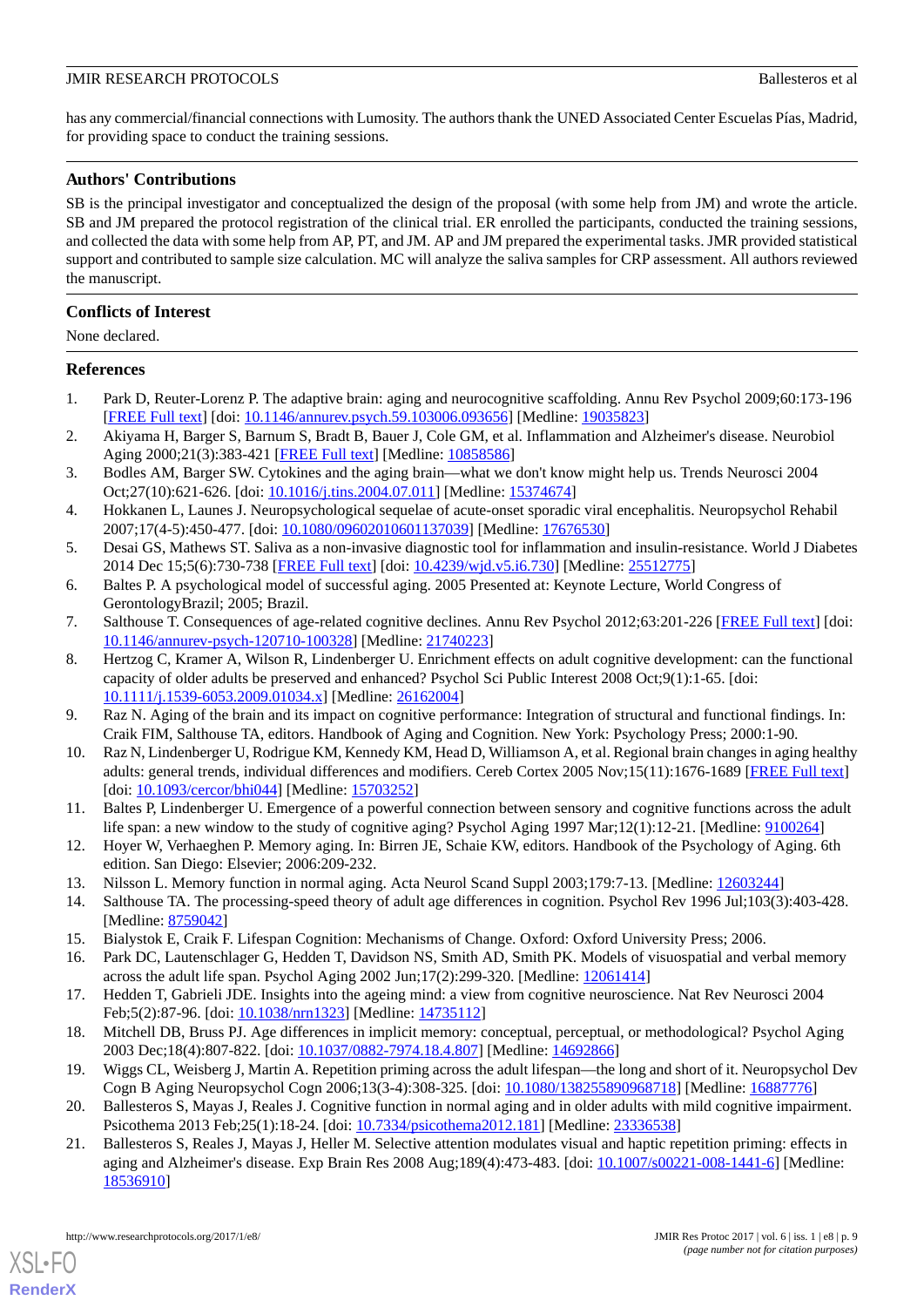- <span id="page-9-0"></span>22. Ballesteros S, Reales J. Intact haptic priming in normal aging and Alzheimer's disease: evidence for dissociable memory systems. Neuropsychologia 2004;42(8):1063-1070. [doi: [10.1016/j.neuropsychologia.2003.12.008](http://dx.doi.org/10.1016/j.neuropsychologia.2003.12.008)] [Medline: [15093145\]](http://www.ncbi.nlm.nih.gov/entrez/query.fcgi?cmd=Retrieve&db=PubMed&list_uids=15093145&dopt=Abstract)
- <span id="page-9-2"></span><span id="page-9-1"></span>23. Ballesteros S, Bischof G, Goh J, Park D. Neural correlates of conceptual object priming in young and older adults: An event-related fMRI study. Neurobiol Aging 2013;34:1254-1264. [doi: [10.1016/j.neurobiolaging.2012.09.019](http://dx.doi.org/10.1016/j.neurobiolaging.2012.09.019)]
- <span id="page-9-3"></span>24. Osorio A, Ballesteros S, Fay S, Pouthas V. The effect of age on word stem cued recall: a behavioral and electrophysiological study. Brain Res 2009:56-68. [doi: [10.1016/j.brainres.2009.07.013](http://dx.doi.org/10.1016/j.brainres.2009.07.013)] [Medline: [19615347](http://www.ncbi.nlm.nih.gov/entrez/query.fcgi?cmd=Retrieve&db=PubMed&list_uids=19615347&dopt=Abstract)]
- <span id="page-9-4"></span>25. Osorio A, Fay S, Pouthas V, Ballesteros S. Ageing affects brain activity in highly educated older adults: An ERP study using a word-stem priming task. Cortex 2010 Apr;46(4):522-534. [doi: [10.1016/j.cortex.2009.09.003](http://dx.doi.org/10.1016/j.cortex.2009.09.003)] [Medline: [19815188](http://www.ncbi.nlm.nih.gov/entrez/query.fcgi?cmd=Retrieve&db=PubMed&list_uids=19815188&dopt=Abstract)]
- <span id="page-9-5"></span>26. Sebastián M, Reales J, Ballesteros S. Aging affects event-related potentials and brain oscillations: A behavioral and electrophysiological study using a haptic recognition memory task with familiar objects. Neuropsychologia 2011;49:3967-3980. [doi: [10.1016/j.neuropsychologia.2011.10.013\]](http://dx.doi.org/10.1016/j.neuropsychologia.2011.10.013)
- <span id="page-9-6"></span>27. Sebastián M, Ballesteros S. Effects of normal aging on event-related potentials and oscillatory brain activity during a haptic repetition priming task. Neuroimage 2012 Mar;60(1):7-20. [doi: [10.1016/j.neuroimage.2011.11.060\]](http://dx.doi.org/10.1016/j.neuroimage.2011.11.060) [Medline: [22155374](http://www.ncbi.nlm.nih.gov/entrez/query.fcgi?cmd=Retrieve&db=PubMed&list_uids=22155374&dopt=Abstract)]
- <span id="page-9-7"></span>28. Pascual-Leone A, Amedi A, Fregni F, Merabet LB. The plastic human brain cortex. Annu Rev Neurosci 2005;28:377-401. [doi: [10.1146/annurev.neuro.27.070203.144216](http://dx.doi.org/10.1146/annurev.neuro.27.070203.144216)] [Medline: [16022601](http://www.ncbi.nlm.nih.gov/entrez/query.fcgi?cmd=Retrieve&db=PubMed&list_uids=16022601&dopt=Abstract)]
- <span id="page-9-8"></span>29. Li S, Schmiedek F, Huxhold O, Röcke C, Smith J, Lindenberger U. Working memory plasticity in old age: practice gain, transfer, and maintenance. Psychol Aging 2008 Dec;23(4):731-742. [doi: [10.1037/a0014343](http://dx.doi.org/10.1037/a0014343)] [Medline: [19140644\]](http://www.ncbi.nlm.nih.gov/entrez/query.fcgi?cmd=Retrieve&db=PubMed&list_uids=19140644&dopt=Abstract)
- <span id="page-9-9"></span>30. Li S, Brehmer Y, Shing YL, Werkle-Bergner M, Lindenberger U. Neuromodulation of associative and organizational plasticity across the life span: empirical evidence and neurocomputational modeling. Neurosci Biobehav Rev 2006 Jan;30(6):775-790. [doi: [10.1016/j.neubiorev.2006.06.004\]](http://dx.doi.org/10.1016/j.neubiorev.2006.06.004) [Medline: [16930705\]](http://www.ncbi.nlm.nih.gov/entrez/query.fcgi?cmd=Retrieve&db=PubMed&list_uids=16930705&dopt=Abstract)
- <span id="page-9-11"></span><span id="page-9-10"></span>31. Lövdén M, Bäckman L, Lindenberger U, Schaefer S, Schmiedek F. A theoretical framework for the study of adult cognitive plasticity. Psychol Bull 2010 Jul;136(4):659-676. [doi: [10.1037/a0020080](http://dx.doi.org/10.1037/a0020080)] [Medline: [20565172](http://www.ncbi.nlm.nih.gov/entrez/query.fcgi?cmd=Retrieve&db=PubMed&list_uids=20565172&dopt=Abstract)]
- 32. Bavelier D, Green CS, Pouget A, Schrater P. Brain plasticity through the life span: learning to learn and action video games. Annu Rev Neurosci 2012;35:391-416. [doi: [10.1146/annurev-neuro-060909-152832\]](http://dx.doi.org/10.1146/annurev-neuro-060909-152832) [Medline: [22715883](http://www.ncbi.nlm.nih.gov/entrez/query.fcgi?cmd=Retrieve&db=PubMed&list_uids=22715883&dopt=Abstract)]
- <span id="page-9-12"></span>33. Ballesteros S, Peter C, Waterworth EL, Waterworth J. The role of ICT and networking in healthy aging. 2012 Presented at: The 5th ACM International Conference on Pervasive Technologies Related to Assistive Environments; 2012; New York.
- <span id="page-9-13"></span>34. Waterworth J, Ballesteros S, Peter C. User-sensitive home based systems for successful ageing. 2009 Presented at: 2nd International Conference on Human System Interaction – HSI 2009; 2009; Catania p. 542.
- 35. Peter C, Kreiner A, Schröter M, Kim H, Bieber G, Öhberg F, et al. AGNES: Connecting people in a multimodal way. J Multimodal User Interfaces 2013 Apr 22;7(3):229-245. [doi: [10.1007/s12193-013-0118-z\]](http://dx.doi.org/10.1007/s12193-013-0118-z)
- <span id="page-9-14"></span>36. Hertzog C. Use it or lose it: an old hypothesis, new evidence, an ongoing controversy. In: Bosworth H, Hertzog C, editors. Cognition and Aging: Research Methodologies and Empirical Advances. Washington: American Psychological Association; 2009.
- <span id="page-9-16"></span><span id="page-9-15"></span>37. Jones S, Nyberg L, Sandblom J, Stigsdotter NA, Ingvar M, Magnus PK, et al. Cognitive and neural plasticity in aging: general and task-specific limitations. Neurosci Biobehav Rev 2006;30(6):864-871. [doi: [10.1016/j.neubiorev.2006.06.012](http://dx.doi.org/10.1016/j.neubiorev.2006.06.012)] [Medline: [16904746](http://www.ncbi.nlm.nih.gov/entrez/query.fcgi?cmd=Retrieve&db=PubMed&list_uids=16904746&dopt=Abstract)]
- <span id="page-9-17"></span>38. Ballesteros S, Mayas J, Reales J. Effects of a long-term physically active lifestyle on cognitive functioning in older adults. Current Aging Science 2013;6:189-198.
- <span id="page-9-18"></span>39. Muiños M, Palmero F, Ballesteros S. Peripheral vision, perceptual asymmetries and visuospatial attention in young, young-old and oldest-old adults. Exp Gerontol 2016 Mar;75:30-36. [doi: [10.1016/j.exger.2015.12.006\]](http://dx.doi.org/10.1016/j.exger.2015.12.006) [Medline: [26702735\]](http://www.ncbi.nlm.nih.gov/entrez/query.fcgi?cmd=Retrieve&db=PubMed&list_uids=26702735&dopt=Abstract)
- <span id="page-9-20"></span><span id="page-9-19"></span>40. Colcombe S, Kramer A, Erickson K, Scalf P, McAuley E, Cohen N. Cardio-vascular fitness, cortical plasticity, aging. Proc Natl Acad Sci 2004;101:3321. [doi: [10.1073/pnas.0400266101](http://dx.doi.org/10.1073/pnas.0400266101)]
- 41. Hötting K, Röder B. Beneficial effects of physical exercise on neuroplasticity and cognition. Neurosci Biobehav Rev 2013 Nov;37(9 Pt B):2243-2257. [doi: [10.1016/j.neubiorev.2013.04.005\]](http://dx.doi.org/10.1016/j.neubiorev.2013.04.005) [Medline: [23623982](http://www.ncbi.nlm.nih.gov/entrez/query.fcgi?cmd=Retrieve&db=PubMed&list_uids=23623982&dopt=Abstract)]
- <span id="page-9-21"></span>42. Baddeley A. Working memory: looking back and looking forward. Nat Rev Neurosci 2003 Oct;4(10):829-839. [doi: [10.1038/nrn1201](http://dx.doi.org/10.1038/nrn1201)] [Medline: [14523382\]](http://www.ncbi.nlm.nih.gov/entrez/query.fcgi?cmd=Retrieve&db=PubMed&list_uids=14523382&dopt=Abstract)
- <span id="page-9-22"></span>43. Spaniol J, Davidson PS, Kim AS, Han H, Moscovitch M, Grady CL. Event-related fMRI studies of episodic encoding and retrieval: meta-analyses using activation likelihood estimation. Neuropsychologia 2009 Jul;47(8-9):1765-1779. [doi: [10.1016/j.neuropsychologia.2009.02.028\]](http://dx.doi.org/10.1016/j.neuropsychologia.2009.02.028) [Medline: [19428409](http://www.ncbi.nlm.nih.gov/entrez/query.fcgi?cmd=Retrieve&db=PubMed&list_uids=19428409&dopt=Abstract)]
- <span id="page-9-24"></span><span id="page-9-23"></span>44. Dennis N, Kim H, Cabeza R. Age-related differences in brain activity during true and false memory retrieval. J Cogn Neurosci 2008 Aug;20(8):1390-1402 [\[FREE Full text\]](http://europepmc.org/abstract/MED/18303982) [doi: [10.1162/jocn.2008.20096](http://dx.doi.org/10.1162/jocn.2008.20096)] [Medline: [18303982](http://www.ncbi.nlm.nih.gov/entrez/query.fcgi?cmd=Retrieve&db=PubMed&list_uids=18303982&dopt=Abstract)]
- 45. Burdick DJ, Rosenblatt A, Samus QM, Steele C, Baker A, Harper M, et al. Predictors of functional impairment in residents of assisted-living facilities: the Maryland Assisted Living study. J Gerontol A Biol Sci Med Sci 2005 Feb;60(2):258-264. [Medline: [15814872](http://www.ncbi.nlm.nih.gov/entrez/query.fcgi?cmd=Retrieve&db=PubMed&list_uids=15814872&dopt=Abstract)]
- 46. Owsley C, Sloane M, McGwin G, Ball K. Timed instrumental activities of daily living tasks: relationship to cognitive function and everyday performance assessments in older adults. Gerontology 2002;48(4):254-265. [Medline: [12053117\]](http://www.ncbi.nlm.nih.gov/entrez/query.fcgi?cmd=Retrieve&db=PubMed&list_uids=12053117&dopt=Abstract)
- 47. Ball K, Edwards JD, Ross LA. The impact of speed of processing training on cognitive and everyday functions. J Gerontol B Psychol Sci Soc Sci 2007 Jun;62 Spec No 1:19-31. [Medline: [17565162](http://www.ncbi.nlm.nih.gov/entrez/query.fcgi?cmd=Retrieve&db=PubMed&list_uids=17565162&dopt=Abstract)]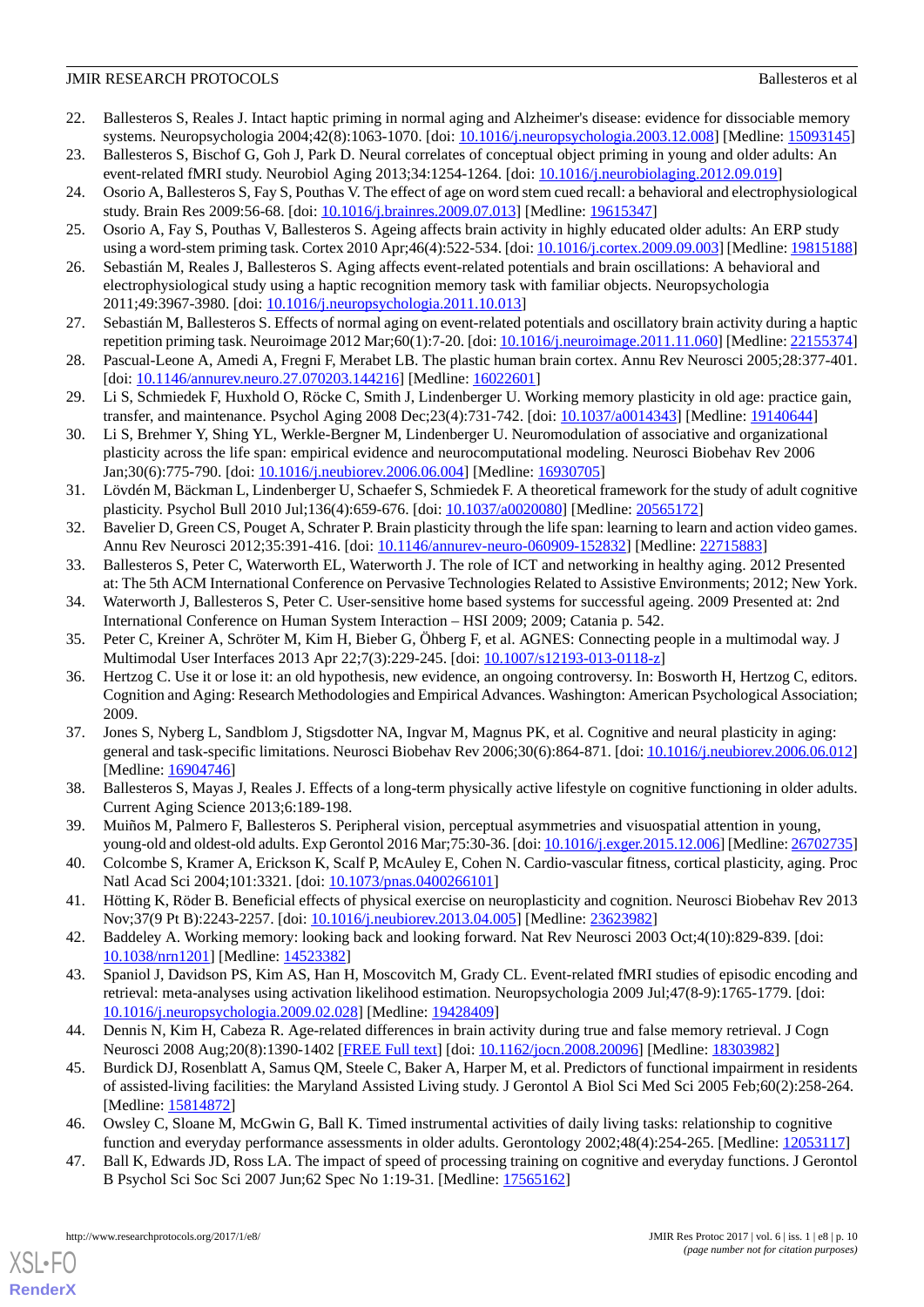- <span id="page-10-0"></span>48. Anguera JA, Boccanfuso J, Rintoul JL, Al-Hashimi O, Faraji F, Janowich J, et al. Video game training enhances cognitive control in older adults. Nature 2013 Sep 05;501(7465):97-101 [[FREE Full text](http://europepmc.org/abstract/MED/24005416)] [doi: [10.1038/nature12486\]](http://dx.doi.org/10.1038/nature12486) [Medline: [24005416](http://www.ncbi.nlm.nih.gov/entrez/query.fcgi?cmd=Retrieve&db=PubMed&list_uids=24005416&dopt=Abstract)]
- <span id="page-10-13"></span>49. Ballesteros S, Prieto A, Mayas J, Toril P, Pita C, Ponce de León L, et al. Brain training with non-action video games enhances aspects of cognition in older adults: a randomized controlled trial. Front Aging Neurosci 2014 Oct;6:277 [\[FREE](http://dx.doi.org/10.3389/fnagi.2014.00277) [Full text\]](http://dx.doi.org/10.3389/fnagi.2014.00277) [doi: [10.3389/fnagi.2014.00277](http://dx.doi.org/10.3389/fnagi.2014.00277)] [Medline: [25352805\]](http://www.ncbi.nlm.nih.gov/entrez/query.fcgi?cmd=Retrieve&db=PubMed&list_uids=25352805&dopt=Abstract)
- <span id="page-10-17"></span><span id="page-10-1"></span>50. Basak C, Boot WR, Voss MW, Kramer AF. Can training in a real-time strategy video game attenuate cognitive decline in older adults? Psychol Aging 2008 Dec;23(4):765-777 [\[FREE Full text\]](http://europepmc.org/abstract/MED/19140648) [doi: [10.1037/a0013494](http://dx.doi.org/10.1037/a0013494)] [Medline: [19140648](http://www.ncbi.nlm.nih.gov/entrez/query.fcgi?cmd=Retrieve&db=PubMed&list_uids=19140648&dopt=Abstract)]
- <span id="page-10-2"></span>51. Mozolic JL, Long AB, Morgan AR, Rawley-Payne M, Laurienti PJ. A cognitive training intervention improves modality-specific attention in a randomized controlled trial of healthy older adults. Neurobiol Aging 2011 Apr;32(4):655-668 [[FREE Full text](http://europepmc.org/abstract/MED/19428142)] [doi: [10.1016/j.neurobiolaging.2009.04.013](http://dx.doi.org/10.1016/j.neurobiolaging.2009.04.013)] [Medline: [19428142\]](http://www.ncbi.nlm.nih.gov/entrez/query.fcgi?cmd=Retrieve&db=PubMed&list_uids=19428142&dopt=Abstract)
- <span id="page-10-3"></span>52. Toril P, Reales JM, Mayas J, Ballesteros S. Video game training enhances visuospatial working memory and episodic memory in older adults. Front Hum Neurosci 2016 May;10:206. [doi: [10.3389/fnhum.2016.00206](http://dx.doi.org/10.3389/fnhum.2016.00206)] [Medline: [27199723\]](http://www.ncbi.nlm.nih.gov/entrez/query.fcgi?cmd=Retrieve&db=PubMed&list_uids=27199723&dopt=Abstract)
- <span id="page-10-4"></span>53. Kueider A, Parisi J, Gross A, Rebok G. Computerized cognitive training with older adults: a systematic review. PLoS One 2012;7(7):e40588 [\[FREE Full text](http://dx.plos.org/10.1371/journal.pone.0040588)] [doi: [10.1371/journal.pone.0040588\]](http://dx.doi.org/10.1371/journal.pone.0040588) [Medline: [22792378](http://www.ncbi.nlm.nih.gov/entrez/query.fcgi?cmd=Retrieve&db=PubMed&list_uids=22792378&dopt=Abstract)]
- <span id="page-10-5"></span>54. Boot WR, Simons DJ, Stothart C, Stutts C. The pervasive problem with placebos in psychology: why active control groups are not sufficient to rule out placebo effects. Perspect Psychol Sci 2013 Jul;8(4):445-454. [doi: [10.1177/1745691613491271\]](http://dx.doi.org/10.1177/1745691613491271) [Medline: [26173122](http://www.ncbi.nlm.nih.gov/entrez/query.fcgi?cmd=Retrieve&db=PubMed&list_uids=26173122&dopt=Abstract)]
- <span id="page-10-6"></span>55. Buitenweg JIV, Murre JMJ, Ridderinkhof KR. Brain training in progress: a review of trainability in healthy seniors. Front Hum Neurosci 2012;6:183. [doi: [10.3389/fnhum.2012.00183\]](http://dx.doi.org/10.3389/fnhum.2012.00183) [Medline: [22737115\]](http://www.ncbi.nlm.nih.gov/entrez/query.fcgi?cmd=Retrieve&db=PubMed&list_uids=22737115&dopt=Abstract)
- <span id="page-10-8"></span><span id="page-10-7"></span>56. Nap H, de KY, Ijselsteijn W. Senior gamers: preferences, motivations and needs. Gerontechnology 2009;8:247-262. [doi: [10.4017/gt.2009.08.04.003.00](http://dx.doi.org/10.4017/gt.2009.08.04.003.00)]
- 57. Pearce C. The Truth About Baby Boomer Gamers: A Study of Over-Forty Computer Game Players. Games and Culture 2008 Feb 13;3(2):142-174. [doi: [10.1177/1555412008314132\]](http://dx.doi.org/10.1177/1555412008314132)
- <span id="page-10-9"></span>58. McKay SM, Maki B. Attitudes of older adults toward shooter video games: An initial study to select an acceptable game for training visual processing. Gerontechnology 2010 Jan 01;9(1):5-17. [doi: [10.4017/gt.2010.09.01.001.00](http://dx.doi.org/10.4017/gt.2010.09.01.001.00)] [Medline: [22973185](http://www.ncbi.nlm.nih.gov/entrez/query.fcgi?cmd=Retrieve&db=PubMed&list_uids=22973185&dopt=Abstract)]
- <span id="page-10-22"></span><span id="page-10-10"></span>59. Lampit A, Hallock H, Valenzuela M. Computerized cognitive training in cognitively healthy older adults: a systematic review and meta-analysis of effect modifiers. PLoS Med 2014 Nov;11(11):e1001756 [[FREE Full text](http://dx.plos.org/10.1371/journal.pmed.1001756)] [doi: [10.1371/journal.pmed.1001756](http://dx.doi.org/10.1371/journal.pmed.1001756)] [Medline: [25405755](http://www.ncbi.nlm.nih.gov/entrez/query.fcgi?cmd=Retrieve&db=PubMed&list_uids=25405755&dopt=Abstract)]
- <span id="page-10-11"></span>60. Powers K, Brooks P, Aldrich N, Palladino M, Alfieri L. Effects of video-game play on information processing: Meta-analytic investigation. Psychonom Bull Rev 2013;20:1055-1079. [doi: [10.3758/s13423-0418-z](http://dx.doi.org/10.3758/s13423-0418-z)]
- <span id="page-10-12"></span>61. Toril P, Reales J, Ballesteros S. Video game training enhances cognition of older adults: a meta-analytic study. Psychol Aging 2014 Sep; 29(3): 706-716. [doi:  $10.1037 \times 100037507$ ] [Medline: [25244488\]](http://www.ncbi.nlm.nih.gov/entrez/query.fcgi?cmd=Retrieve&db=PubMed&list_uids=25244488&dopt=Abstract)
- <span id="page-10-14"></span>62. Wang P, Liu H, Zhu X, Meng T, Li H, Zuo X. Action video game training for healthy adults: a meta-analytic study. Front Psychol 2016 Jun;7:907 [\[FREE Full text\]](http://dx.doi.org/10.3389/fpsyg.2016.00907) [doi: [10.3389/fpsyg.2016.00907\]](http://dx.doi.org/10.3389/fpsyg.2016.00907) [Medline: [27378996](http://www.ncbi.nlm.nih.gov/entrez/query.fcgi?cmd=Retrieve&db=PubMed&list_uids=27378996&dopt=Abstract)]
- <span id="page-10-15"></span>63. Nieboer A, Lindenberg S, Boomsma A, Bruggen A. Dimensions Of Well-Being And Their Measurement: The Spf-Il Scale. Soc Indic Res 2005 Sep;73(3):313-353. [doi: [10.1007/s11205-004-0988-2](http://dx.doi.org/10.1007/s11205-004-0988-2)]
- <span id="page-10-16"></span>64. Ballesteros S, Mayas J, Prieto A, Toril P, Pita C, Ponce de León L, et al. A randomized controlled trial of brain training with non-action video games in older adults: results of the 3-month follow-up. Front Aging Neurosci 2015 Apr;7:45 [\[FREE](http://dx.doi.org/10.3389/fnagi.2015.00045) [Full text\]](http://dx.doi.org/10.3389/fnagi.2015.00045) [doi: [10.3389/fnagi.2015.00045](http://dx.doi.org/10.3389/fnagi.2015.00045)] [Medline: [25926790\]](http://www.ncbi.nlm.nih.gov/entrez/query.fcgi?cmd=Retrieve&db=PubMed&list_uids=25926790&dopt=Abstract)
- <span id="page-10-18"></span>65. Mayas J, Parmentier FBR, Andrés P, Ballesteros S. Plasticity of attentional functions in older adults after non-action video game training: a randomized controlled trial. PLoS One 2014 Mar;9(3):e92269 [\[FREE Full text\]](http://dx.plos.org/10.1371/journal.pone.0092269) [doi: [10.1371/journal.pone.0092269\]](http://dx.doi.org/10.1371/journal.pone.0092269) [Medline: [24647551](http://www.ncbi.nlm.nih.gov/entrez/query.fcgi?cmd=Retrieve&db=PubMed&list_uids=24647551&dopt=Abstract)]
- <span id="page-10-19"></span>66. Boot WR, Blakely DP, Simons DJ. Do action video games improve perception and cognition? Front Psychol 2011;2:226 [[FREE Full text](http://dx.doi.org/10.3389/fpsyg.2011.00226)] [doi: [10.3389/fpsyg.2011.00226\]](http://dx.doi.org/10.3389/fpsyg.2011.00226) [Medline: [21949513\]](http://www.ncbi.nlm.nih.gov/entrez/query.fcgi?cmd=Retrieve&db=PubMed&list_uids=21949513&dopt=Abstract)
- <span id="page-10-20"></span>67. Baniqued PL, Allen CM, Kranz MB, Johnson K, Sipolins A, Dickens C, et al. Working memory, reasoning, and task switching training: transfer effects, limitations, and great expectations? PLoS One 2015 Nov;10(11):e0142169 [[FREE Full](http://dx.plos.org/10.1371/journal.pone.0142169) [text](http://dx.plos.org/10.1371/journal.pone.0142169)] [doi: [10.1371/journal.pone.0142169\]](http://dx.doi.org/10.1371/journal.pone.0142169) [Medline: [26555341](http://www.ncbi.nlm.nih.gov/entrez/query.fcgi?cmd=Retrieve&db=PubMed&list_uids=26555341&dopt=Abstract)]
- <span id="page-10-21"></span>68. Ballesteros S, Toril P, Mayas J, Reales J, Waterworth J. An ICT social network in support of successful ageing. Gerontechnology 2014;13(1):37-46. [doi: [10.4017/gt.2014.13.1.007.00\]](http://dx.doi.org/10.4017/gt.2014.13.1.007.00)
- 69. Buschkuehl M, Jaeggi S, Hutchison S, Perrig-Chiello P, Däpp C, Müller M, et al. Impact of working memory training on memory performance in old-old adults. Psychol Aging 2008 Dec;23(4):743-753. [doi: [10.1037/a0014342\]](http://dx.doi.org/10.1037/a0014342) [Medline: [19140646](http://www.ncbi.nlm.nih.gov/entrez/query.fcgi?cmd=Retrieve&db=PubMed&list_uids=19140646&dopt=Abstract)]
- 70. Dahlin E, Nyberg L, Bäckman L, Neely AS. Plasticity of executive functioning in young and older adults: immediate training gains, transfer, and long-term maintenance. Psychol Aging 2008 Dec;23(4):720-730. [doi: [10.1037/a0014296\]](http://dx.doi.org/10.1037/a0014296) [Medline: [19140643](http://www.ncbi.nlm.nih.gov/entrez/query.fcgi?cmd=Retrieve&db=PubMed&list_uids=19140643&dopt=Abstract)]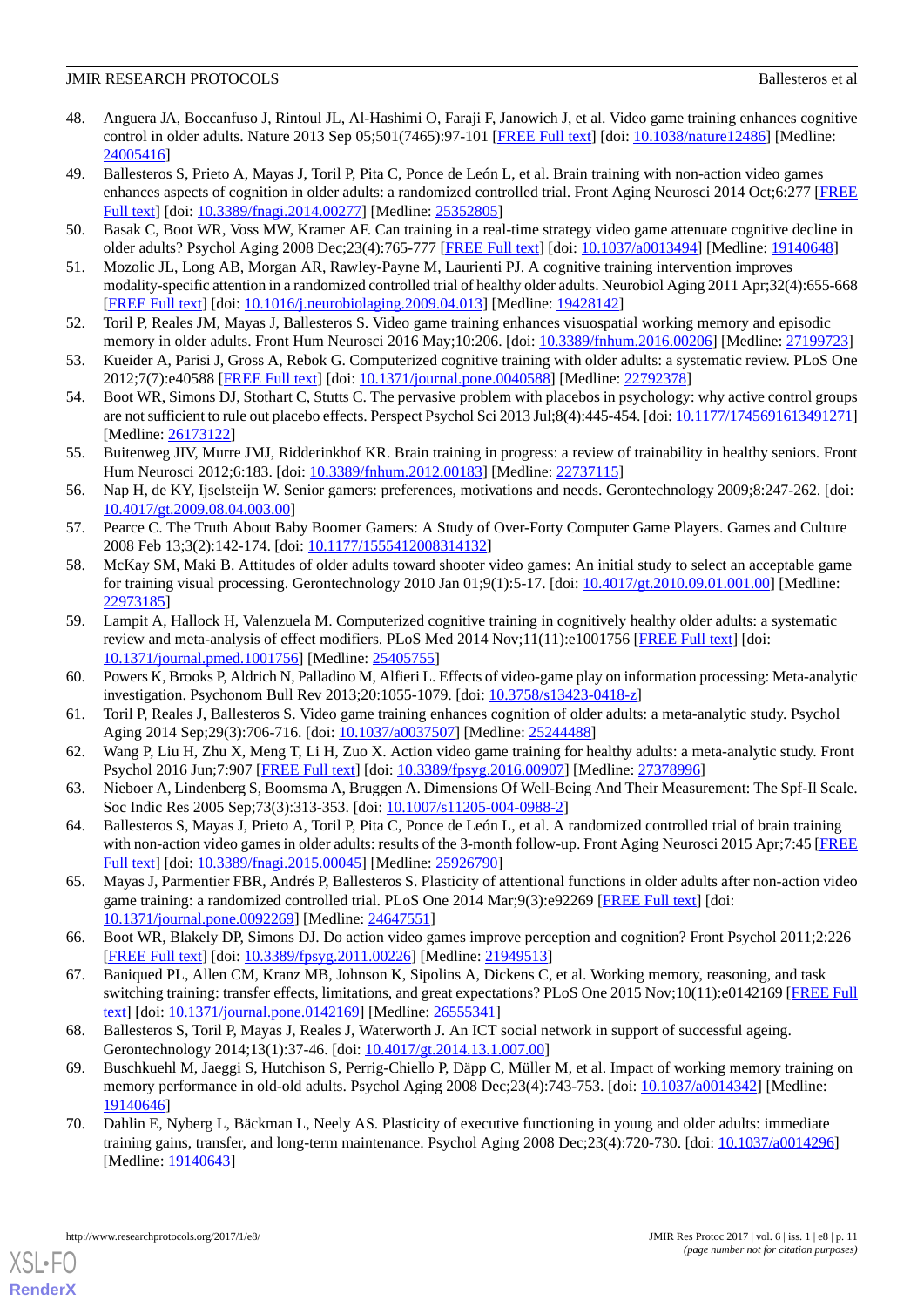- <span id="page-11-0"></span>71. Hampstead BM, Stringer AY, Stilla RF, Giddens M, Sathian K. Mnemonic strategy training partially restores hippocampal activity in patients with mild cognitive impairment. Hippocampus 2012 Aug;22(8):1652-1658 [\[FREE Full text\]](http://europepmc.org/abstract/MED/22368035) [doi: [10.1002/hipo.22006](http://dx.doi.org/10.1002/hipo.22006)] [Medline: [22368035\]](http://www.ncbi.nlm.nih.gov/entrez/query.fcgi?cmd=Retrieve&db=PubMed&list_uids=22368035&dopt=Abstract)
- <span id="page-11-2"></span><span id="page-11-1"></span>72. Attention and Memory Training With Video Games in Old Age (AGEGAME). URL: [https://clinicaltrials.gov/ct2/show/](https://clinicaltrials.gov/ct2/show/NCT02796508) [NCT02796508](https://clinicaltrials.gov/ct2/show/NCT02796508) [accessed 2017-01-03] [[WebCite Cache ID 6nFJepcYK](http://www.webcitation.org/

                                6nFJepcYK)]
- <span id="page-11-3"></span>73. Folstein MF, Folstein SE, McHugh PR. "Mini-mental state." A practical method for grading the cognitive state of patients for the clinician. J Psychiatr Res 1975 Nov;12(3):189-198. [Medline: [1202204](http://www.ncbi.nlm.nih.gov/entrez/query.fcgi?cmd=Retrieve&db=PubMed&list_uids=1202204&dopt=Abstract)]
- <span id="page-11-4"></span>74. Yesavage J, Brink T, Rose T, Lum O, Huang V, Adey M, et al. Development and validation of a geriatric depression screening scale: a preliminary report. J Psychiatr Res 1982;17(1):37-49. [Medline: [7183759\]](http://www.ncbi.nlm.nih.gov/entrez/query.fcgi?cmd=Retrieve&db=PubMed&list_uids=7183759&dopt=Abstract)
- <span id="page-11-5"></span>75. Wechsler D. WAIS-III : Wechsler Adult Intelligence Scale, Administration and Scoring Manual, 3rd Edition. San Antonio: Psychological Corporation and Harcourt Brace; 1999.
- <span id="page-11-6"></span>76. Delorme A, Makeig S. EEGLAB: an open source toolbox for analysis of single-trial EEG dynamics including independent component analysis. J Neurosci Methods 2004 Mar;134(1):9-21. [doi: [10.1016/j.jneumeth.2003.10.009\]](http://dx.doi.org/10.1016/j.jneumeth.2003.10.009) [Medline: [15102499\]](http://www.ncbi.nlm.nih.gov/entrez/query.fcgi?cmd=Retrieve&db=PubMed&list_uids=15102499&dopt=Abstract)
- <span id="page-11-7"></span>77. Lopez-Calderon J, Luck SJ. ERPLAB: an open-source toolbox for the analysis of event-related potentials. Front Hum Neurosci 2014 Apr;8:213 [[FREE Full text\]](http://dx.doi.org/10.3389/fnhum.2014.00213) [doi: [10.3389/fnhum.2014.00213\]](http://dx.doi.org/10.3389/fnhum.2014.00213) [Medline: [24782741](http://www.ncbi.nlm.nih.gov/entrez/query.fcgi?cmd=Retrieve&db=PubMed&list_uids=24782741&dopt=Abstract)]
- 78. Bell AJ, Sejnowski TJ. An information-maximization approach to blind separation and blind deconvolution. Neural Comput 1995 Nov;7(6):1129-1159. [Medline: [7584893\]](http://www.ncbi.nlm.nih.gov/entrez/query.fcgi?cmd=Retrieve&db=PubMed&list_uids=7584893&dopt=Abstract)
- 79. Jung T, Makeig S, McKeown MJ, Bell AJ, Lee T, Sejnowski TJ. Imaging brain dynamics using independent component analysis. In: Proc IEEE Inst Electr Electron Eng. 2001 Jul 1 Presented at: Proceedings of the IEEE; 2001; Columbus p. 1107-1122 URL: <http://europepmc.org/abstract/MED/20824156> [doi: [10.1109/5.939827\]](http://dx.doi.org/10.1109/5.939827)
- <span id="page-11-8"></span>80. Makeig S, Bell A, Jung T, Sejnowski T. Independent component analysis of electroencephalographic data. Adv Neural Inform P Sys 1996;8:145-151.
- <span id="page-11-9"></span>81. Makeig S, Jung T, Bell AJ, Ghahremani D, Sejnowski TJ. Blind separation of auditory event-related brain responses into independent components. P Natl Acad Sci USA 1997 Sep 30;94(20):10979-10984. [doi: [10.1073/pnas.94.20.10979](http://dx.doi.org/10.1073/pnas.94.20.10979)]
- <span id="page-11-10"></span>82. Onton J, Delorme A, Makeig S. Frontal midline EEG dynamics during working memory. Neuroimage 2005;27(2):341-356. [doi: 10.1016/*j.neuroimage.2005*]
- <span id="page-11-11"></span>83. Lee T, Girolami M, Sejnowski TJ. Independent component analysis using an extended infomax algorithm for mixed subgaussian and supergaussian sources. Neural Comput 1999 Feb 15;11(2):417-441. [Medline: [9950738](http://www.ncbi.nlm.nih.gov/entrez/query.fcgi?cmd=Retrieve&db=PubMed&list_uids=9950738&dopt=Abstract)]
- <span id="page-11-12"></span>84. Jung TP, Makeig S, Stensmo M, Sejnowski TJ. Estimating alertness from the EEG power spectrum. IEEE Trans Biomed Eng 1997 Jan; 44(1): 60-69. [doi: [10.1109/10.553713\]](http://dx.doi.org/10.1109/10.553713) [Medline: [9214784](http://www.ncbi.nlm.nih.gov/entrez/query.fcgi?cmd=Retrieve&db=PubMed&list_uids=9214784&dopt=Abstract)]
- <span id="page-11-13"></span>85. Cameron TE, Hockley WE. The revelation effect for item and associative recognition: familiarity versus recollection. Mem Cognit 2000 Mar;28(2):176-183. [Medline: [10790973\]](http://www.ncbi.nlm.nih.gov/entrez/query.fcgi?cmd=Retrieve&db=PubMed&list_uids=10790973&dopt=Abstract)
- <span id="page-11-14"></span>86. Hasher L, Zacks R. Working memory, comprehension, and aging: A review and a new view. In: Bower GH, editor. The Psychology of Learning and Motivation. New York: Academic Press; 1988:193-225.
- <span id="page-11-15"></span>87. Green CS, Bavelier D. Exercising your brain: a review of human brain plasticity and training-induced learning. Psychol Aging 2008 Dec;23(4):692-701 [\[FREE Full text](http://europepmc.org/abstract/MED/19140641)] [doi: [10.1037/a0014345](http://dx.doi.org/10.1037/a0014345)] [Medline: [19140641](http://www.ncbi.nlm.nih.gov/entrez/query.fcgi?cmd=Retrieve&db=PubMed&list_uids=19140641&dopt=Abstract)]
- <span id="page-11-16"></span>88. Nouchi R, Taki Y, Takeuchi H, Hashizume H, Akitsuki Y. Brain training game improves executive functions and processing speed in the elderly: a randomized controlled trial. PLoS ONE 2012;7. [Medline: [22253758](http://www.ncbi.nlm.nih.gov/entrez/query.fcgi?cmd=Retrieve&db=PubMed&list_uids=22253758&dopt=Abstract)]
- <span id="page-11-18"></span><span id="page-11-17"></span>89. Bendixen A, Schröger E, Winkler I. I heard that coming: event-related potential evidence for stimulus-driven prediction in the auditory system. J Neurosci 2009;26:8447-8451.
- <span id="page-11-19"></span>90. Schröger E. On the detection of auditory deviations: a pre-attentive activation model. Psychophysiology 1997 May; 34(3): 245-257. [Medline: [9175439](http://www.ncbi.nlm.nih.gov/entrez/query.fcgi?cmd=Retrieve&db=PubMed&list_uids=9175439&dopt=Abstract)]
- <span id="page-11-20"></span>91. Schröger E, Wolff C. Behavioral and electrophysiological effects of task-irrelevant sound change: a new distraction paradigm. Brain Res Cogn Brain Res 1998 Jul;7(1):71-87. [Medline: [9714745\]](http://www.ncbi.nlm.nih.gov/entrez/query.fcgi?cmd=Retrieve&db=PubMed&list_uids=9714745&dopt=Abstract)
- 92. Winkler I, Cowan N. From sensory to long-term memory: evidence from auditory memory reactivation studies. Exp Psychol 2005;52(1):3-20. [doi: [10.1027/1618-3169.52.1.3\]](http://dx.doi.org/10.1027/1618-3169.52.1.3) [Medline: [15779526](http://www.ncbi.nlm.nih.gov/entrez/query.fcgi?cmd=Retrieve&db=PubMed&list_uids=15779526&dopt=Abstract)]
- <span id="page-11-21"></span>93. Friedman D, Cycowicz Y, Gaeta H. The novelty P3: an event-related brain potential (ERP) sign of the brain's evaluation of novelty. Neurosci Biobehav Rev 2001 Jun;25(4):355-373. [Medline: [11445140\]](http://www.ncbi.nlm.nih.gov/entrez/query.fcgi?cmd=Retrieve&db=PubMed&list_uids=11445140&dopt=Abstract)
- <span id="page-11-23"></span><span id="page-11-22"></span>94. Opitz B, Rinne T, Mecklinger A, von Cramon DY, Schröger E. Differential contribution of frontal and temporal cortices to auditory change detection: fMRI and ERP results. Neuroimage 2002 Jan;15(1):167-174. [doi: [10.1006/nimg.2001.0970](http://dx.doi.org/10.1006/nimg.2001.0970)] [Medline: [11771985](http://www.ncbi.nlm.nih.gov/entrez/query.fcgi?cmd=Retrieve&db=PubMed&list_uids=11771985&dopt=Abstract)]
- 95. Berti S, Schröger E. A comparison of auditory and visual distraction effects: behavioral and event-related indices. Brain Res Cogn Brain Res 2001 Jan;10(3):265-273. [Medline: [11167050\]](http://www.ncbi.nlm.nih.gov/entrez/query.fcgi?cmd=Retrieve&db=PubMed&list_uids=11167050&dopt=Abstract)
- 96. Muñoz F, Reales J, Sebastian M, Ballesteros S. Modulation of attention during tactile roughness perception; revisiting the P300 component in the somatosensory system. Brain Res 2014:59-68.
- 97. Kane MJ, Conway AR, Miura TK, Colflesh GJ. Working memory, attention control, and the N-back task: a question of construct validity. J Exp Psychol Learn Mem Cogn 2007 May;33(3):615-622. [doi: [10.1037/0278-7393.33.3.615](http://dx.doi.org/10.1037/0278-7393.33.3.615)] [Medline: [17470009](http://www.ncbi.nlm.nih.gov/entrez/query.fcgi?cmd=Retrieve&db=PubMed&list_uids=17470009&dopt=Abstract)]